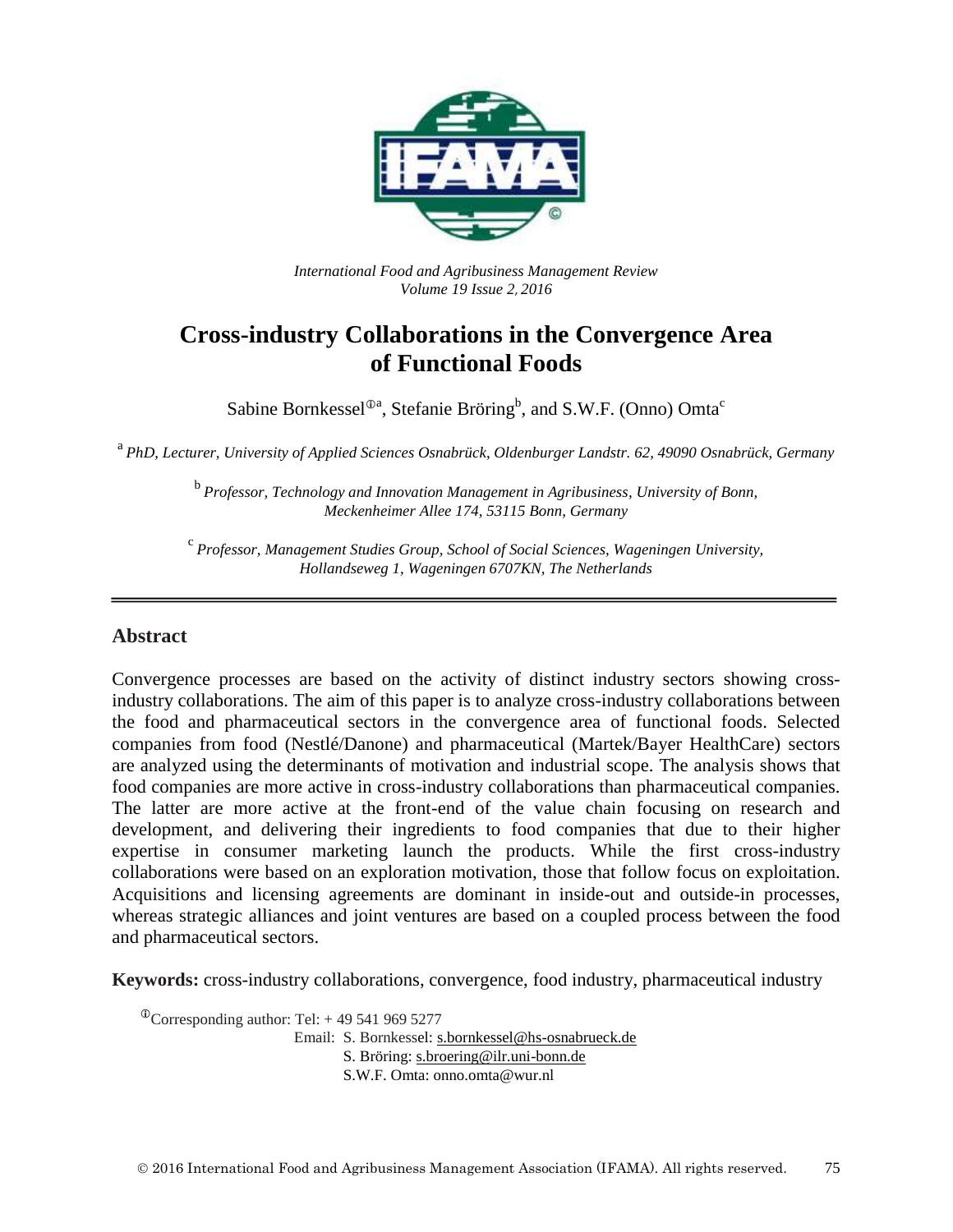### **Introduction**

The market for foods and food ingredients has changed rapidly in recent years [\(Siró et al. 2008\)](#page-21-0). There is a growing interest among consumers in so-called functional foods, including ingredients that may alleviate the symptoms of ageing and illness [\(Gray, Armstrong, and Farley 2003;](#page-19-0) [Siró](#page-21-0)  [et al. 2008\)](#page-21-0). Most new product launches in the functional food sector deliver new products; this is in contrast to the established food market, where most new products are only variations of existing products [\(Mark-Herbert 2004\)](#page-20-0). Consequently, competences from different industries (i.e. food and pharmaceutics) are required for the innovation process. Indeed, there is evidence that firms of various industrial backgrounds are active on the functional food market [\(Curran,](#page-18-0)  [Bröring, and Leker 2010;](#page-18-0) [Bröring 2005;](#page-18-1) [Bornkessel, Bröring, and Omta 2014;](#page-18-2) [Boehlje, Roucan-](#page-18-3)[Kane, and Bröring 2011\)](#page-18-3).

Recent literature focuses on innovations across industrial boundaries. The concept of crossindustry innovation is defined as the creative imitation and retranslation of existing solutions from one industry segment to another [\(Enkel and Gassmann 2010;](#page-19-1) [Gassmann, Daiber, and Enkel](#page-19-2)  [2011;](#page-19-2) [Hahn 2015\)](#page-19-3). Furthermore, the emergence of a new industry segment consisting of firms formerly active in different industries, leading to a blurring of boundaries between the industries is called industry convergence [\(Hacklin 2008;](#page-19-4) [Bröring 2005\)](#page-18-1). Both concepts are discussed as a process rather than a steady state (e.g. [Curran, Bröring, and Leker 2010;](#page-18-0) [Hacklin 2008;](#page-19-4) [Gassmann and Sutter 2013\)](#page-19-5). Extant literature addresses the front end of science and technology convergence using scientific publications and patent documents [\(e.g. Curran, Bröring, and Leker](#page-18-0)  [2010\)](#page-18-0). However, literature regarding the assessment of market and industry convergence using cross-industry collaborations is limited, especially in the emerging area at the borderline of foods and drugs leading to functional foods.

The overall aim of this paper is to analyze cross-industry collaborations in convergence leading to the functional food sector. In doing so, the determinants of cross-industry collaborations are analyzed regarding the motivation and industrial scope of each identified collaboration. Using a longitudinal case study approach, this study focuses on the emerging area at the borderline of foods and drugs, where new product-market combinations such as functional foods or dietary supplements arise. The goal is to identify differences between the companies stemming from the food and pharmaceutical sectors in the employment of cross-industry collaborations.

The remainder of this paper is structured as follows. Section 2 focuses on cross-industry collaborations in convergence. In doing so, the resource-based view is employed to derive the underlying dynamics of the cross-industry collaborations using the two determinants of motivation and industrial scope of the collaboration. Section 3 presents the sample and methods of the study. In section 4, the four case studies focusing on the emerging area of functional foods are presented; the section then concludes with a cross-case comparison. Finally, the findings of the study and their implications for academics and practitioners are discussed, before the paper concludes with an outlook on future research possibilities.

## **Theoretical Background**

#### *Cross-Industry Collaborations in Convergence*

Numerous recent literature sources discuss the phenomenon of innovation across industry borders [\(Enkel and Gassmann 2010;](#page-19-1) [Gassmann, Daiber, and Enkel 2011;](#page-19-2) [Gassmann, Enkel, and](#page-19-6)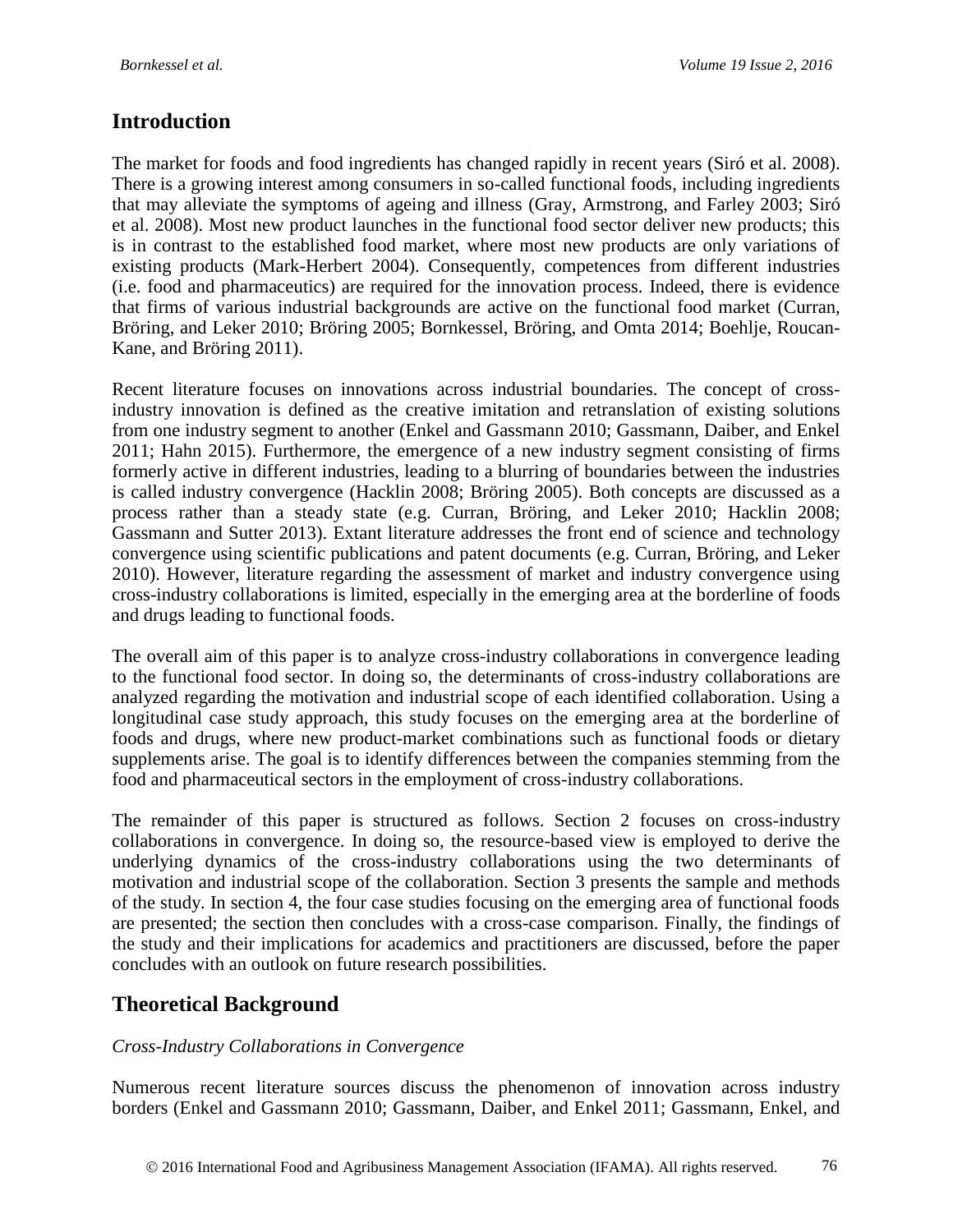$\overline{a}$ 

[Chesbrough 2010\)](#page-19-6). General concepts such as open innovation or the innovation value chain can be discussed either within a special industrial sector or across different sectors. The horizontal innovation across industry boundaries is still a challenge to manage, both in literature and in practice [\(Hahn 2015;](#page-19-3) [Gassmann, Enkel, and Chesbrough 2010\)](#page-19-6). Especially in the rapidly growing functional food market, active companies have to cope with technology, market and regulatory challenges [\(Bröring 2005;](#page-18-1) [Wong, Lai, and Chan 2015\)](#page-21-1). Multifaceted definitions of convergence can be found in the literature. Recent studies provide a comprehensive overview of these definitions and their different emphases [\(Bröring 2005;](#page-18-1) [Hacklin 2008;](#page-19-4) [Curran 2010;](#page-18-4) [Preschitschek 2014\)](#page-21-2), mainly following the common idea summarised by the Organization for Economic Co-operation and Development: "the blurring of technical and regulatory boundaries between sectors of the economy"[\(OECD 1992\)](#page-20-1).

Regarding the process perspective on convergence, one approach is the description of the consecutive steps – science, technology, market and industry – as an idealised time series of events leading to a complete convergence of two hitherto distinct industrial sectors [\(Curran,](#page-18-0)  [Bröring, and Leker 2010;](#page-18-0) [Hacklin 2008\)](#page-19-4). The initial step implies that distinct scientific disciplines begin to cite each other in interaction with first collaborations of scientific disciplines. For instance, the food domain cites pharmaceutical research results in studies on functional foods. Decreasing the distance between applied sciences and the technological development of different areas is defined as the second step. The subsequent arising of new product-market combinations such as functional foods or dietary supplements is called market convergence. The final step of industry convergence<sup>1</sup> incorporates fusion of firms or industry segments (Curran, [Bröring, and Leker 2010;](#page-18-0) [Hacklin 2008\)](#page-19-4). While the front end of the convergence process encompassing science and technology convergence is scrutinised in many recent studies using bibliometric data [\(Curran 2010;](#page-18-4) [Preschitschek 2014\)](#page-21-2), literature on the evaluation of the consecutive steps of market and industry convergence is scarce.

Literature on convergence defines market convergence as product-market combinations focusing on consumer products that combine functions and technologies of products from different industry sectors [\(Curran, Bröring, and Leker 2010;](#page-18-0) [Bröring 2005;](#page-18-1) [Pennings and Puranam 2001;](#page-21-3) [Stieglitz 2004;](#page-21-4) [Katz 1996\)](#page-20-2). This definition focuses mainly on the demand side of the market, whereas first measurement approaches of market convergence primarily focus on the supply side using collaborations of companies from different industrial backgrounds [\(Sick et al. 2015;](#page-21-5) [Preschitschek 2014\)](#page-21-2). These measures of market convergence can be specified as *cross-industry collaborations*. With respect to the consecutive steps of convergence processes, the analysis of cross-industry collaborations seems to deliver the unifying element to analyze the junction between market and industry convergence. This analysis covers parts of both stages as crossindustry collaborations may provide a measure for the combination of functions and technologies of products from different industry sectors (market convergence) as well as the fusion of firms or industry segments (industry convergence). Thus, the present study focuses on the later stages of convergence, encompassing market and industry convergence.

<sup>&</sup>lt;sup>1</sup> Most literature sources (e.g. [Preschitschek et al. 2013;](#page-21-6) [Kim et al. 2015;](#page-20-3) [Bröring, Cloutier, and Leker 2006\)](#page-18-5) use the term 'industry convergence' for the last phase as well as for the whole phenomenon as the last step is concurrently the result of the process. In this study, the term 'convergence' is used for the whole process and 'industry convergence' for the last phase of the convergence process.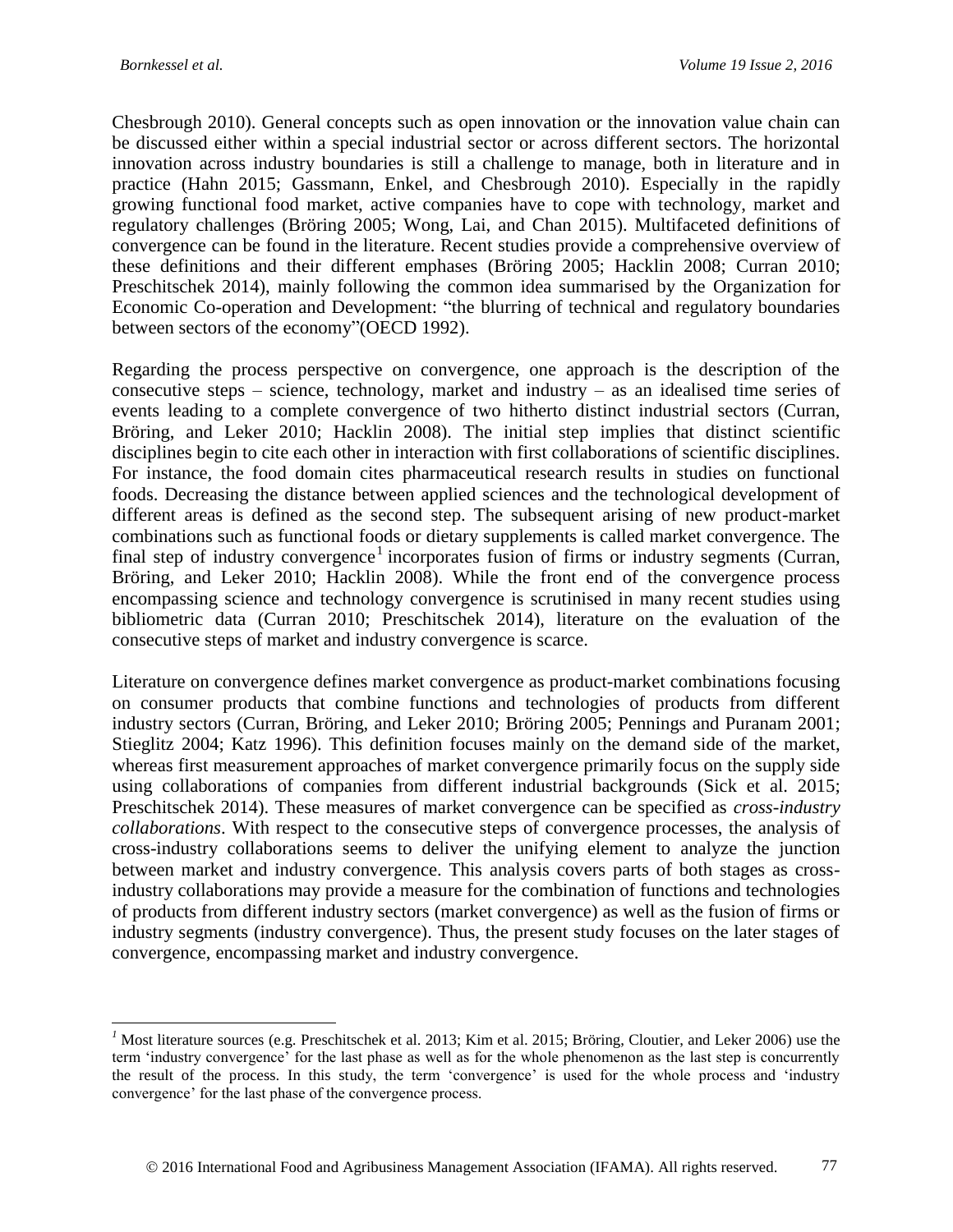The emergent market during convergence implies a vulnerable strategic position of the involved companies due to the difficult market situation of competitors stemming from different industry sectors. In the context of the resource-based view [\(RBV, originated in Penrose 1959\)](#page-21-7), this vulnerable strategic position triggers companies to join collaborations in order to gain critical resources and competences that enable companies to share costs and risks [\(Eisenhardt and](#page-19-7)  [Schoonhoven 1996;](#page-19-7) [Das and Teng 2000;](#page-19-8) [Parmigiani and Rivera-Santos 2011\)](#page-21-8). As resources and competences differ between industry sectors [\(Penrose 1959\)](#page-21-7), these are complementary [\(Das and](#page-19-8)  [Teng 2000\)](#page-19-8). This might lead to competence gaps as the involved companies have to stretch their resources to serve the adjacent industry [\(Pennings and Puranam 2001\)](#page-21-3). In order to save scarce resources, the cross-industry collaborations may show a high level of competence complementarity to take advantage of the distinct core competences [\(Batterink 2009;](#page-18-6) [Garbade](#page-19-9)  [2014;](#page-19-9) [Liu et al. 2014\)](#page-20-4). In analysing convergence, recent literature uses strategic alliances, joint ventures, and mergers and acquisitions to operationalise market convergence [\(Preschitschek](#page-21-2)  [2014;](#page-21-2) [Sick et al. 2015\)](#page-21-5). In addition, licensing agreements are discussed in the context of convergence processes [\(Bornkessel, Bröring, and Omta 2014\)](#page-18-2).

*Licensing agreements* encompass the contract between two companies about selling the rights to use resources and competences against payment of a licensing fee [\(Gallini and Winter 1985\)](#page-19-10). The licensor possesses resources and competences, such as inventions or designs, that the licensee lacks [\(Parmigiani and Rivera-Santos 2011\)](#page-21-8). Various definitions of *strategic alliances* can be found in the extant literature about the phenomenon of collaborations between different partners. As the broad definition leads to an overlapping of the meaning of strategic alliances with other collaboration forms, this study concentrates on a narrower perspective and defines strategic alliances as follows: formal agreements between two partners, which key attribute is to exist for a set time and task [\(Parmigiani and Rivera-Santos 2011\)](#page-21-8). In the context of the RBV, strategic alliances are used if resources and competences for the development are owned by different companies and cannot be separated from the involved companies [\(Madhok 1997;](#page-20-5) [Das](#page-19-8)  [and Teng 2000\)](#page-19-8). Thus, strategic alliances deliver platforms of learning whereas the transfer of resources and competences is intricate [\(Parmigiani and Rivera-Santos 2011\)](#page-21-8). The collaboration type of a *joint venture* is defined as the creation of a jointly-owned entity by two companies that stay separate, resulting in risks and rewards for each company [\(Parmigiani and Rivera-Santos](#page-21-8)  [2011;](#page-21-8) [Contractor and Lorange 2002\)](#page-18-7). Regarding the RBV, the used resources and competences of the two companies merge in a joint venture. Based on the definition of *mergers and acquisitions* encompassing the fusion of companies [\(Hennart and Reddy 1997\)](#page-20-6), the resources and the competences of the involved companies completely merge.

#### *Determinants of Cross-Industry Collaborations in Convergence*

Two main determinants can be used to analyze collaborations in convergence: the motivation and the industrial scope of the collaboration.<sup>2</sup>

Overall, companies join alliances to gain a competitive advantage [\(e.g. Lavie 2006\)](#page-20-7). Beside this general aim, the exploration and exploitation model of organizational learning [\(based on March](#page-20-8)  [1991\)](#page-20-8) can be applied to analyze different collaboration forms based on the underlying motives and thus to identify the motivation of a collaboration. On the one hand, exploration

<sup>&</sup>lt;sup>2</sup> Please refer to (Appendix) [Table](#page-22-0) A1 for an overview of the used terminology.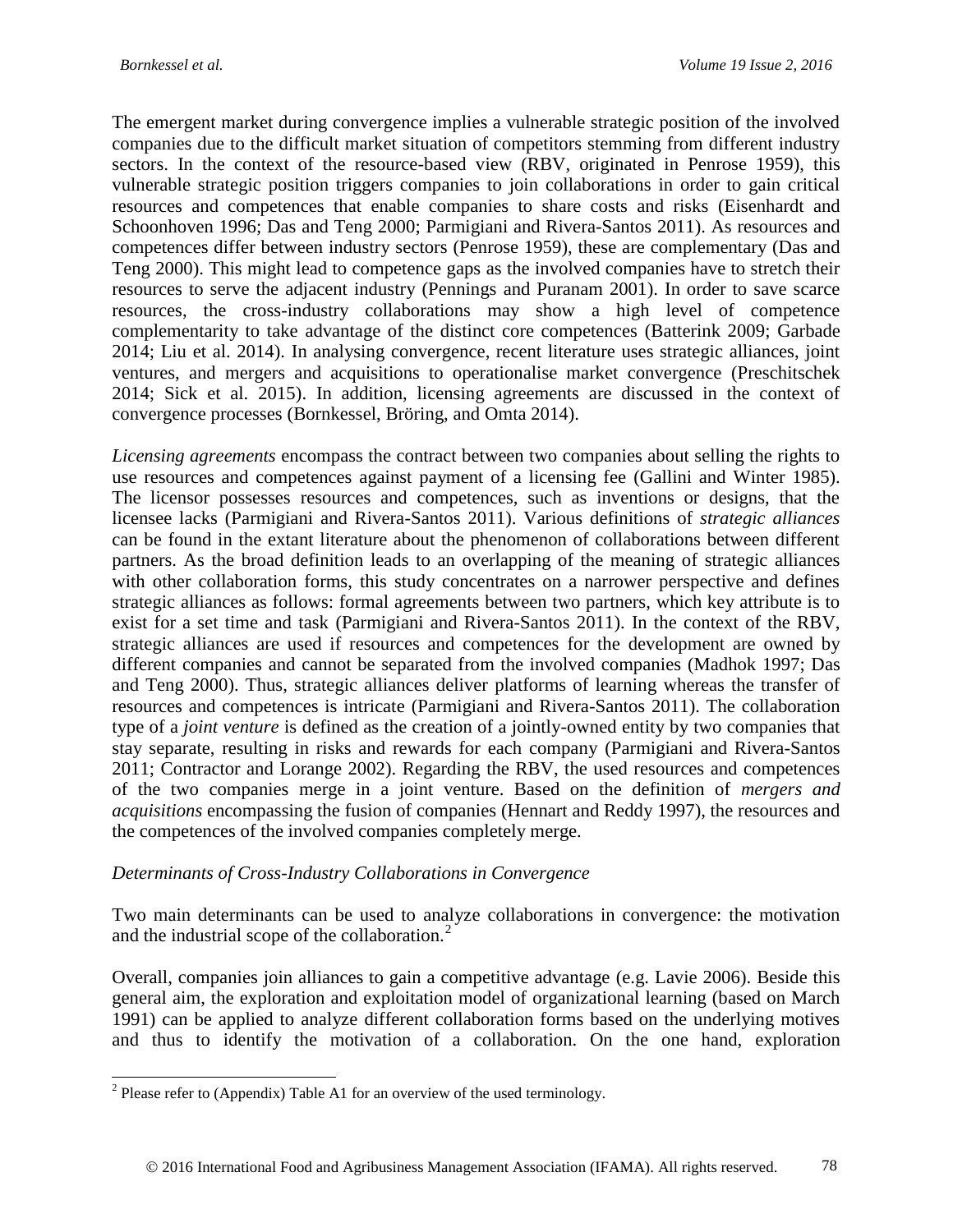collaborations aim to explore new opportunities while, on the other hand, exploitation collaborations aim to execute existing knowledge [\(March 1991;](#page-20-8) [Koza and Lewin 1998;](#page-20-9) [Rothaermel and Deeds 2004\)](#page-21-9). Thus exploration collaborations focus on longer-term competitive advantage, whereas exploitation collaborations concentrate on short-term commercialization. The two traits *focus of collaboration* and *type of interdependency* based on the framework introduced by Parmigiani & Rivera-Santos [\(Parmigiani and Rivera-Santos 2011\)](#page-21-8) can be used in order to analyze whether the cross-industry collaborations are of an exploration or exploitation nature. First, the *focus of collaboration* relies on the general distinction between gathering new knowledge and relying on existing knowledge. While exploration collaborations aim to create new knowledge, exploitation collaborations aim to execute existing knowledge [\(Rothaermel and](#page-21-9)  [Deeds 2004;](#page-21-9) [Parmigiani and Rivera-Santos 2011;](#page-21-8) [March 1991\)](#page-20-8). Thus a collaboration focusing on exploration is characterised by extensive research with the aim of making new discoveries, while an exploitation collaboration utilises existing resources and competences [\(Rothaermel and Deeds](#page-21-9)  [2004\)](#page-21-9). The second trait is the *type of interdependence* in collaborations, which focuses on the intensity of cooperation. While the exploration collaboration encompasses a joint development using resources and competences from both partners (reciprocal interdependence), the exploitation collaboration shows a discrete interdependence with decisions made independently by the partners [\(Parmigiani and Rivera-Santos 2011\)](#page-21-8).

The second determinant of industrial scope of the collaboration focuses on the involvement of different industry sectors. In the context of convergence with partners from different industrial backgrounds, the collaboration may encompass either resources and competences from one industry sector or from both involved industry sectors [\(Boehlje and Bröring 2011\)](#page-18-8). While opening up across industrial borders, the distinction between three process forms [\(based on open](#page-19-11)  [innovation approach, ref. e.g. Enkel, Gassmann, and Chesbrough 2009\)](#page-19-11) can be made: the outside-in [\(ref. to Ng 2011, for an application in the agricultural sector\)](#page-20-10), inside-out and coupled processes. Relating the general approach to converging industries, the outside-in process encompasses the integration of resources and competences from other industry sectors (e.g. a company being a licensee) while the inside-out process focuses on the externalization of assets towards other industry sectors (e.g. a company being a licensor). The coupled process incorporates both the internalization of external assets as well as the externalization of internal assets. This leads to the following four categories to consider in analysing the industrial scope of the collaboration: (a) within the same industry or (b) following an outside-in or (c) inside-out or (d) coupled process across industrial borders.

Beyond this theoretical background, the study at hand aims to deliver a framework with which to assess convergence based on cross-industry collaborations in the emerging area of functional foods. This leads to the following research question:

**RQ:** *What kinds of cross-industry collaborations can be used to close competence gaps in convergence between food and drugs?*

#### *Research Framework*

Although literature about the evaluation of market and industry convergence is limited, a case study on market convergence in the biofuel sector [\(Preschitschek 2014\)](#page-21-2) and one in the field of stationary energy storage systems [\(Sick et al. 2015\)](#page-21-5) were recently published. There is also little literature on the emerging sector of functional foods. The convergence process is considered to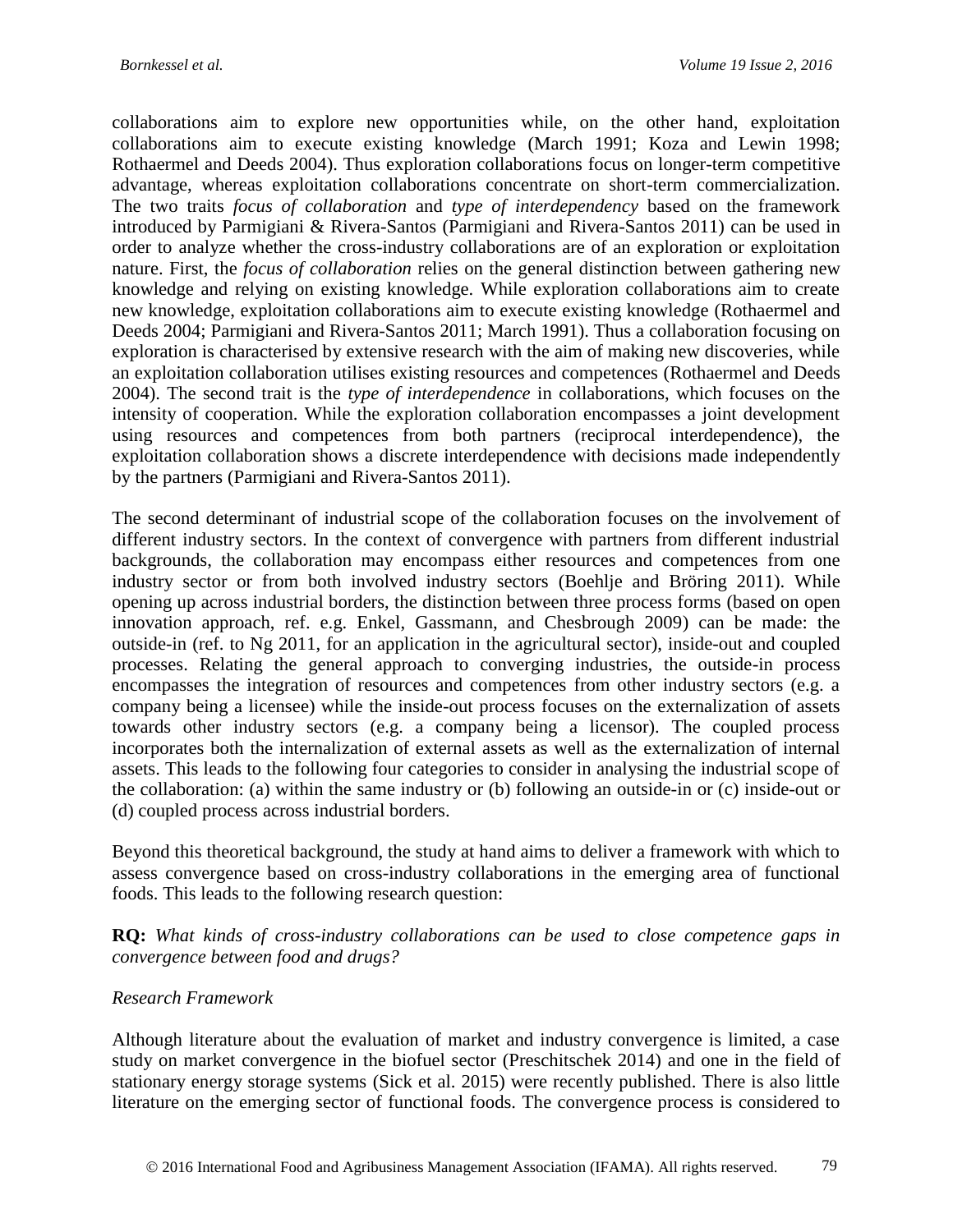be either substitutive (leading to industry fusion) or complementary (leading to a new value chain between the old ones) [\(e.g. Bröring and Cloutier 2008\)](#page-18-9). The convergence process of functional foods emerging between foods and drugs is already defined as complementary in the literature [\(Bröring and Cloutier 2008\)](#page-18-9). Therefore, the study at hand concentrates on the complementary convergence process in which a new value chain arises between the food and pharmaceutical sectors, delivering borderline products such as functional foods.

To analyze the arisen inter-industry segment, the study at hand focuses on companies that originate from either the food or the pharmaceutical sectors. After identifying their general activity in licensing agreements, strategic alliances, joint ventures, and mergers and acquisitions, the study identifies and describes cross-industry collaborations focusing on the emerging interindustry segment over the last ten years. The aim is to depict the emergence of the inter-industry segment between the food and pharmaceutical sectors (Figure 1). In addition, the relevant collaborations are analyzed using the two above-described determinants of motivation and industrial scope of collaboration.



**Determinants to analyse collaborations**



Figure 1. Emergence of inter-industry segment based on the cross-industry collaborations during convergence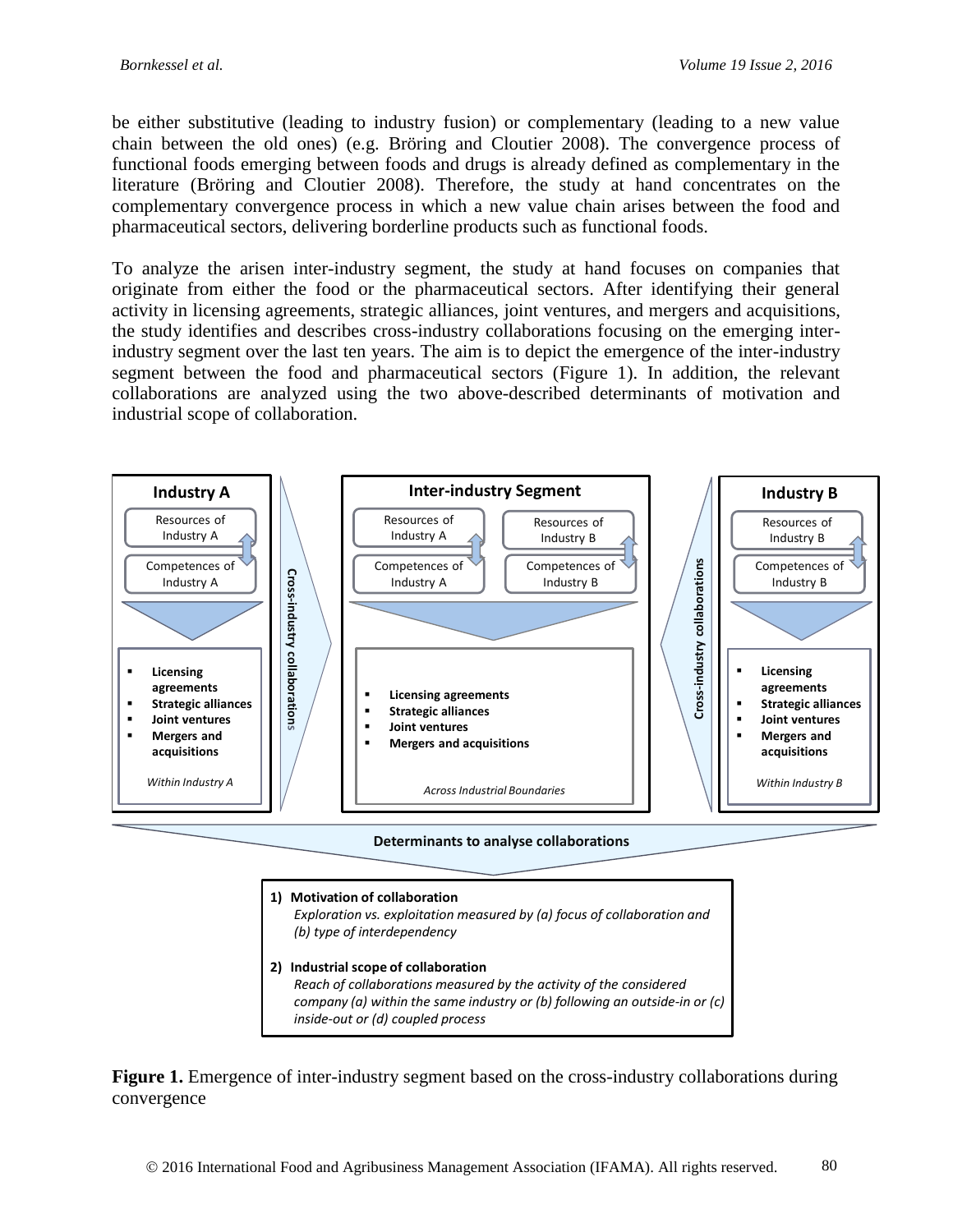## **Methods**

Following an exploratory approach, the study at hand aims to answer the research question by employing a longitudinal case study focusing on the functional food sector. The case study approach is a research strategy that uses one or more cases, for instance to create theoretical constructs [\(Eisenhardt 1989;](#page-19-12) [Eisenhardt and Graebner 2007\)](#page-19-13). Based on different data sources, case studies contain extensive empirical descriptions of specific instances of a phenomenon [\(Eisenhardt and Graebner 2007;](#page-19-13) [Yin 1997\)](#page-21-10).

In order to analyze cross-industry collaborations in the convergence of the food and pharmaceutical sectors leading to borderline products such as functional foods and dietary supplements, two leading companies of each sector were selected based on market reports, websites focusing on this industry segment (e.g. http://www.nutraingredients.com), and scientific literature about functional foods (e.g. [Bigliardi and Galati 2013;](#page-18-10) [Siró et al. 2008\)](#page-21-0), as well as further desk research. Sector leading companies are chosen as these are expected to show activities in the emerging inter-industry segment. In this way, the leading position was identified based on sales and market significance. The selected companies are Nestlé and Danone as representatives for the food sector and Martek and Bayer HealthCare for the pharmaceutical sector.

Following a quantitative approach using publicly available data, strategies to close competence gaps were analyzed from four angles: first, mergers and acquisitions; second, licensing agreements; third, strategic alliances; and fourth, joint ventures. The identified cooperating companies were scrutinised with regard to their industrial background. The industrial background of the manufacturers was categorised according to Standard Industrial Classification (SIC) codes [\(U.S. Securities and Exchange Commission 2011\)](#page-21-11) available in the company profiles of the Nexis database. Based on SIC codes, the level of complementarity between the involved partners is discussed in the following results part. Cross-industry activities focusing on the emerging inter-industry segment are those in which the collaborating partners stem from different industrial backgrounds. Firstly, mergers and acquisitions were analyzed using the search mask *'mergers and acquisitions'* of Nexis using each company as search term. This search mask refers to the Mergerstat M&A database, which provides detailed information on over 30 years' worth of publicly announced mergers, acquisitions and divestitures [\(Nexis 2014\)](#page-20-11).

Secondly, using the search mask *'firm'* the identified companies were analyzed considering their licensing agreements, strategic alliances and joint ventures using each company as search term. The time frame was restricted to the period from September 2005 to August 2015, covering the last 10 years as ten years show an appropriate time frame to industry developments. In addition, this time frame is characterised by an increasing importance of the functional food sector [\(Siró et](#page-21-0)  [al. 2008;](#page-21-0) [Wong, Lai, and Chan 2015\)](#page-21-1).

The identified cross-industry collaborations that target the emerging inter-industry segment between the food and pharmaceutical industries were analyzed according to the collaboration determinants of motivation and industrial scope based on the information given in the reports. The identified collaborations were analyzed with regard to their motivation (exploration vs. exploitation) by using the two measures of focus of collaboration (new knowledge vs. existing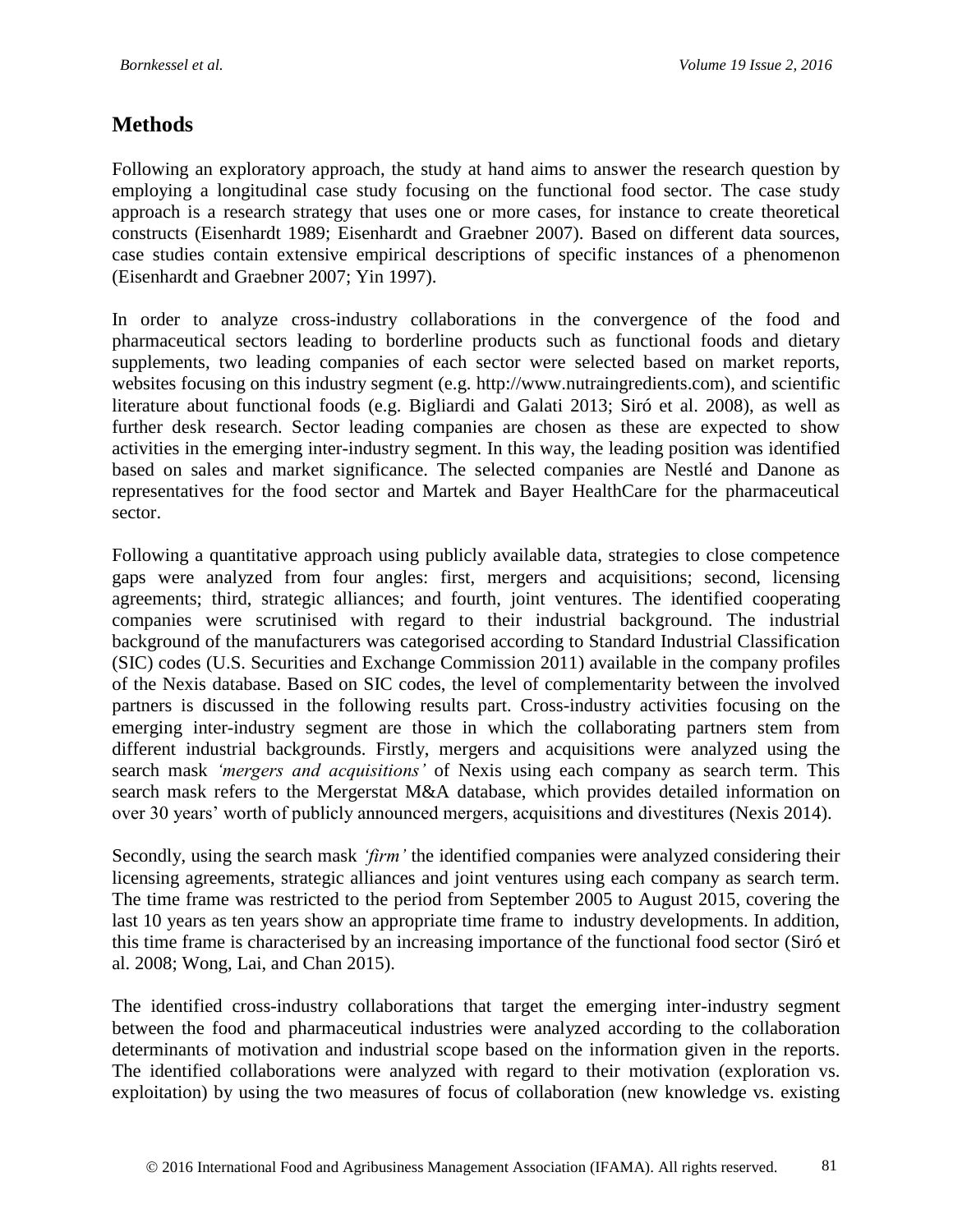knowledge) and type of interdependency (reciprocal vs. discrete). In doing so, the collaborations were analyzed with regard to their aim of either focusing on the generation of new knowledge, for example research on new functional ingredients, or focusing on the utilization of already existing knowledge, thus using already explored functional ingredients in the existing product portfolio. In addition, the relationship of the two partners was analyzed to distinguish between joint efforts to reach the aim (reciprocal), for instance a joint department to research a new functional ingredient; or the sole incorporation of resources and competences managed by one company (discrete), for instance using external research results in the context of the internal development process. The industrial scope was first identified based on the industrial background of the involved partners (SIC code). Second, if the companies stemmed from different industrial backgrounds, the direction of knowledge exchange across industrial borders (outside-in, inside-out, coupled) was determined. In the case of mergers and acquisitions, and licensing agreements, the position was considered: e.g. being a licensor shows an inside-out process and in contrast being a licensee shows an outside-in process. For joint ventures and strategic alliances, the specific agreements about knowledge exchange were considered. This categorization scheme was applied to the evaluation of the in-depth descriptions of the considered collaborations.

## **Results**

### *Emerging Inter-Industry Segment*

The considered companies are active in cross-industry collaborations with different degrees of intensity. Most of the collaborations focusing on the emerging inter-industry segment of functional foods are across industrial borders, thus the collaborating partners stem from different industrial backgrounds. The results show that only acquisitions can be identified in the category of mergers and acquisitions focusing on the inter-industry segment of functional foods. While the two food companies (Nestlé and Danone) focus on acquisitions within and outside their native sector, the two pharmaceutical companies (Martek Biosciences Corporation and Bayer HealthCare) put the emphasis on licensing agreements [\(Figure B1,](#page-23-0) see Appendix B). In the following part describing the four cases, only those collaborations are considered and described in depth, focusing on the inter-industry segment of functional foods.

*Cross-industry Collaborations in the Food Sector*

#### **Case 1. Nestlé**

The company *Nestlé* was founded in 1866 in Switzerland and has gained a worldwide significance in the food market, operating in eighty-six countries. While the origin of the company lies in food products, in recent years Nestlé's strategy has focused on a reorientation towards health and wellbeing, which can be also shown in the SIC categorization including the food sector (codes beginning with 20) as well as the assignment of pharmaceutical preparations (SIC 2834). Nestlé's product portfolio covers a wide range of consumer food products, which are mostly marketed via brands. Key products include baby food, bottled water, cereals, chocolate, coffee, dairy products, and chilled and frozen foods. The company also shows activity in more specialised offerings, including weight management products and healthcare nutrition.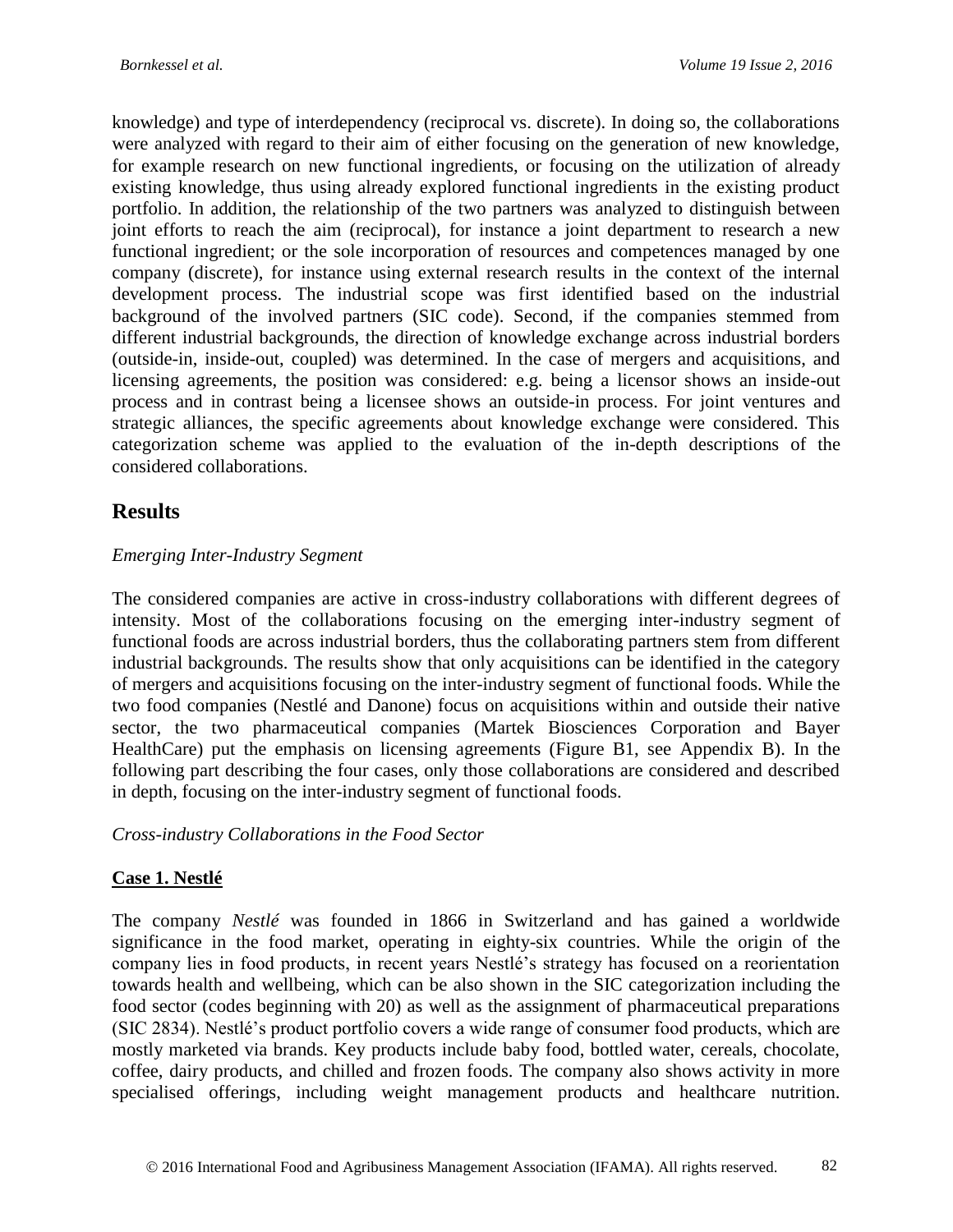Furthermore, Nestlé's healthcare nutrition portfolio ranges from supplements for athletic healthy persons to nutritional formulas for the recovery of patients. This product portfolio shows a high diversification in borderline products in the inter-industry segment between food and pharmaceutics.

#### **Chronological Development**

Overall, the amount of cross-industry collaborations focusing on the inter-industry segment of functional foods increased during the last 10 years (Figure 2).



**Figure 2.** Chronological development of Nestlé's cross-industry collaborations focusing on the inter-industry segment of functional foods in the last ten years.

The three licensing agreements that focus on the inter-industry segment of functional foods are between partners stemming from different industrial backgrounds. In two of three licensing agreements, Nestlé is in the licensor position, thus showing an inside-out process. In 2013, Aspen Pharmacare acquired licenses for several of Nestlé's products. In the same year, Opsona Therapeutics entered into a licensing agreement for a novel pre-clinical soluble protein. Furthermore, Nestlé uses a certain probiotic strain under the license of BioGaia for its functional food product portfolio, reflecting an outside-in process. These licenses show an exploitation collaboration, as the resources and competences are not used for research but for the integration into products, and there is no joint development.

Two strategic alliances target the inter-industry segment of functional foods. First, in 2009 Nestlé joined the Healthy Weight Commitment Foundation, the aim of which is to provide tools to help consumers achieve energy balance. Since this consortium of more than forty retailers and food and beverages manufacturers delivers a communication platform to consumers, the focus of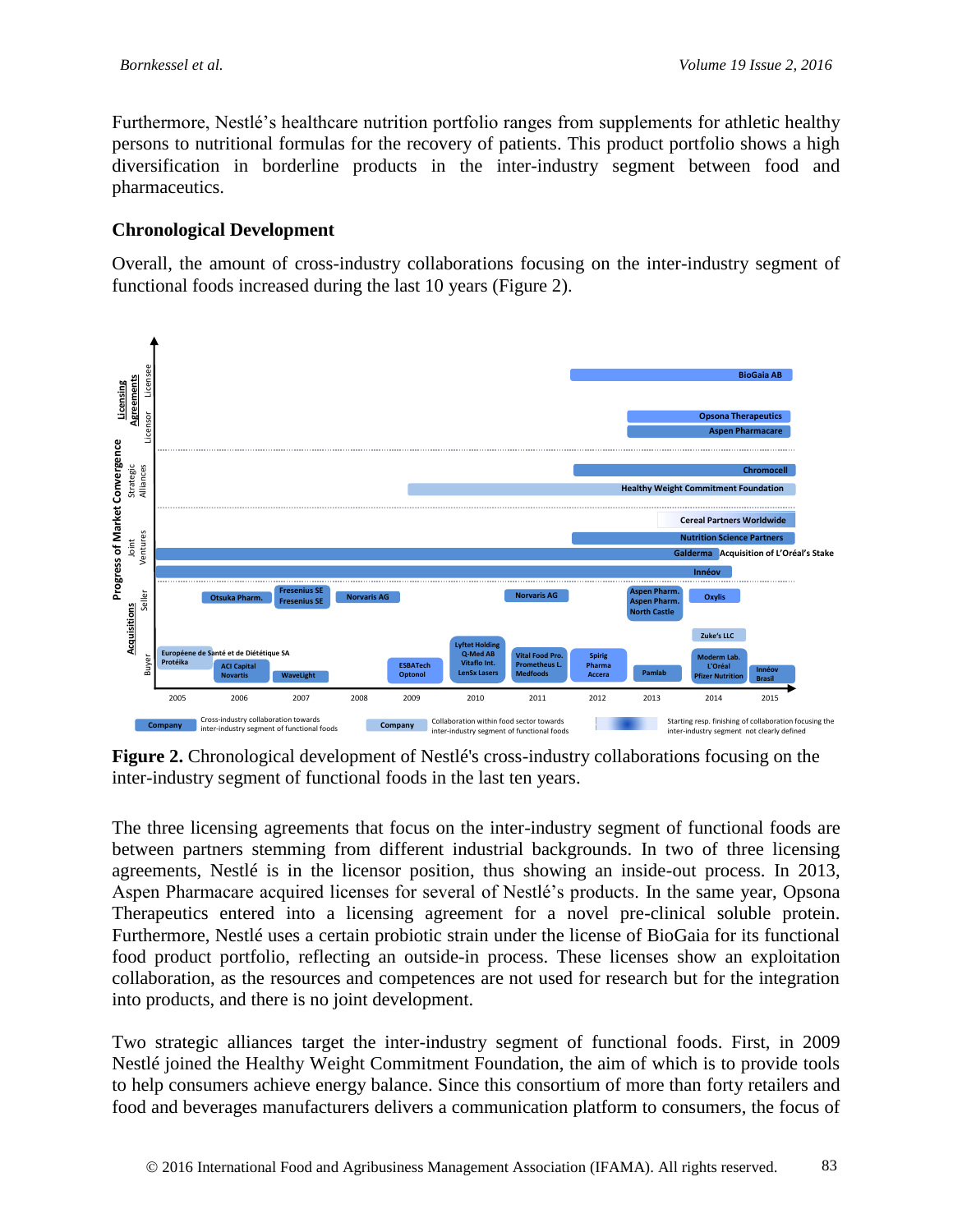collaboration is existing knowledge and the type of interdependency is discrete, thus resulting in an exploitation collaboration. This alliance is within the food sector. In 2012, a collaborative agreement between Nestlé and Chromocell Corporation was established to identify compounds with potential taste-giving ingredients. This strategic alliance constitutes an exploration collaboration because its aim is to discover new knowledge, and because the relationship between the partners is reciprocal. The reciprocal interdependency implies a coupled process between the food and the pharmaceutical company.

Four joint ventures focus on the inter-industry segment between the food and pharmaceutical sectors. Although the two joint ventures between Nestlé and L'Oréal (Innéov, founded in 2002 and Galderma, founded in 1981) are between a food and personal care company, the interindustry segment between food and pharmaceutics is addressed. First, Innéov has launched a wide product range in the area of dietary supplements focusing on nutricosmetic health, for example targeting gastrointestinal health with probiotic products. This joint venture is an exploration collaboration that focuses on a coupled process across industrial boundaries since both companies focus on joint research (new knowledge and reciprocal interdependency). The same applies to the second joint venture, namely Galderma, which delivers products for skincare. To enter the nutraceutical market, Nestlé's subsidiary Galderma signed an agreement for the acquisitions of certain assets of the Innéov Group, since the joint venture Innéov between L'Oréal and Nestlé was terminated in 2014. The third joint venture, called Nutrition Science Partners, was established in 2012 between Nestlé and Chi-med, a pharmaceutical company focusing on traditional Chinese medicine, to develop products for gastrointestinal health, as well as for metabolic disorders and brain health in the future. Due to the joint development across industrial borders, this joint venture follows the motivation of an exploration collaboration with a coupled process. Finally, the fourth joint venture is within the food industry between General Mills and Nestlé: the Cereal Partners Worldwide. From 2014, this joint venture expanded its product portfolio to gluten-free corn flakes, thus targeting the functional food market. Due to joint research and consecutive launches, the joint venture shows an exploration collaboration form within the food sector.

Four joint ventures focus on the inter-industry segment between the food and pharmaceutical sectors. Although the two joint ventures between Nestlé and L'Oréal (Innéov, founded in 2002 and Galderma, founded in 1981) are between a food and personal care company, the interindustry segment between food and pharmaceutics is addressed. First, Innéov has launched a wide product range in the area of dietary supplements focusing on nutricosmetic health, for example targeting gastrointestinal health with probiotic products. This joint venture is an exploration collaboration that focuses on a coupled process across industrial boundaries since both companies focus on joint research (new knowledge and reciprocal interdependency). The same applies to the second joint venture, namely Galderma, which delivers products for skincare. To enter the nutraceutical market, Nestlé's subsidiary Galderma signed an agreement for the acquisitions of certain assets of the Innéov Group, since the joint venture Innéov between L'Oréal and Nestlé was terminated in 2014. The third joint venture, called Nutrition Science Partners, was established in 2012 between Nestlé and Chi-med, a pharmaceutical company focusing on traditional Chinese medicine, to develop products for gastrointestinal health, as well as for metabolic disorders and brain health in the future. Due to the joint development across industrial borders, this joint venture follows the motivation of an exploration collaboration with a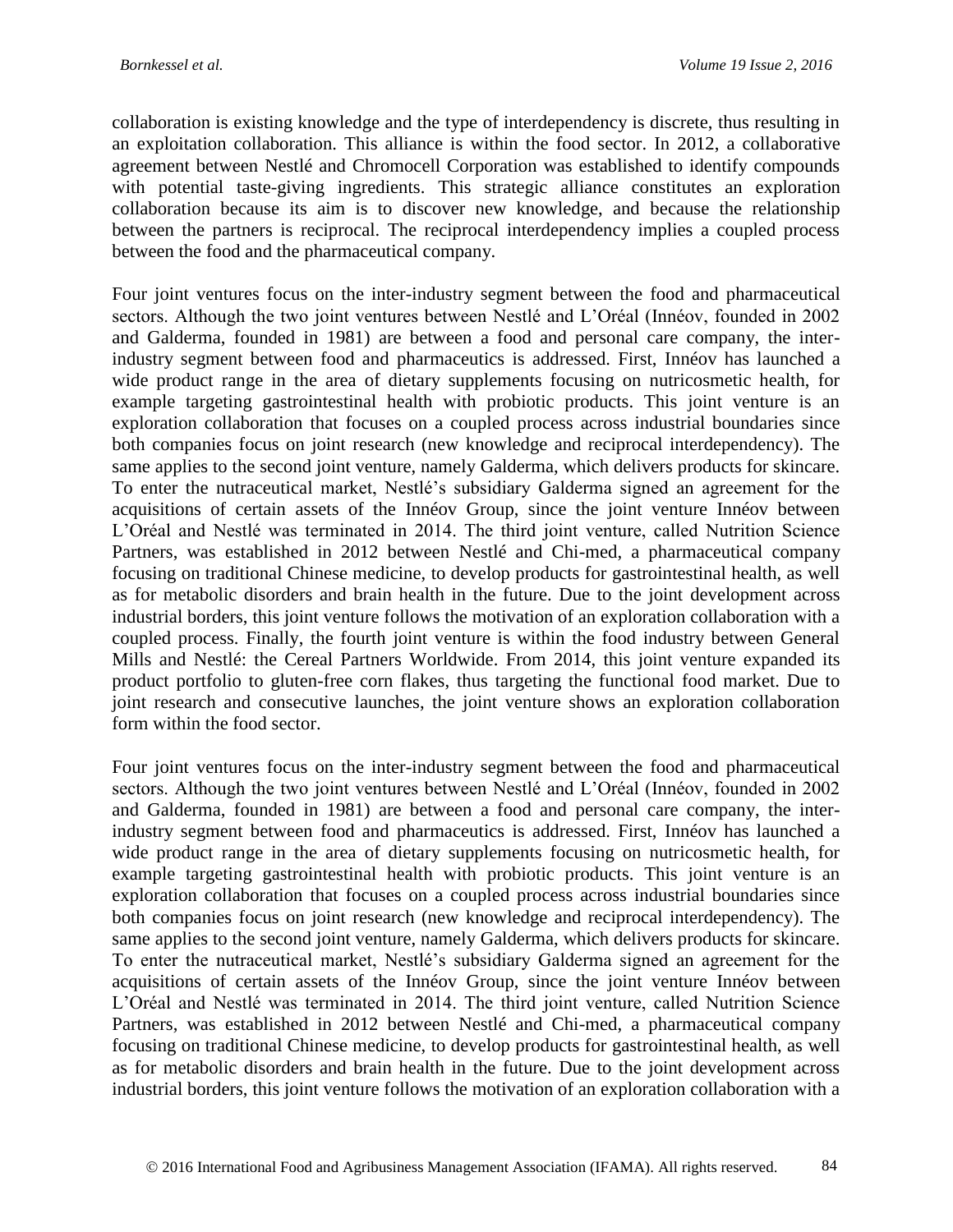coupled process. Finally, the fourth joint venture is within the food industry between General Mills and Nestlé: the Cereal Partners Worldwide. From 2014, this joint venture expanded its product portfolio to gluten-free corn flakes, thus targeting the functional food market. Due to joint research and consecutive launches, the joint venture shows an exploration collaboration form within the food sector.

Altogether, nineteen acquisitions of pharmaceutically based companies can be identified in the last ten years; they all show an outside-in process due to Nestlé's integration of resources and competences from the pharmaceutical sector. Especially starting in 2009, the activity in acquisitions seems to have increased. In general, these acquisitions aim to improve the research of the formerly distinct companies, thus focusing on new knowledge based on reciprocal relationships (exploration collaboration). Three acquisitions by Nestlé of food companies also focus on the arisen inter-industry segment due to the integration of resources and competences in order to develop functional foods, thus showing an exploration collaboration process. Since Nestlé also sells divisions to pharmaceutical companies (nine transactions), Nestlé shows insideout processes that focus on the externalization of internal assets, resulting in research activities using these resources and competences (exploration collaboration).

#### **Case 2. Danone**

*Danone* was founded in 1919 and strengthened its position through several mergers and acquisitions leading to today's Groupe Danone S.A., which has a leading position in dairy and water products worldwide and operates in more than 140 countries. Its SIC categorization includes the food sector (codes beginning with 20) as well as the assignment of pharmaceutical preparations (SIC 2834), which shows Danone's orientation towards the health sector. Danone's product portfolio encompasses dairy products and in particular probiotic products that deliver an additional health benefit beyond their nutritional value. As market leader in the probiotic sector, Danone shows its strength in borderline products rising between food and pharmaceutics. Their probiotic products are in the form of traditional food products, thus showing a small distance from the traditional food sector in contrast with more specialised products such as formula nutrition in the area of medical nutrition. However, concurrently Danone is also active in the medical nutrition area and delivers nutritional formulas for patients suffering from distinct diseases.

#### **Chronological Development**

Overall, Danone's activity in cross-industry collaborations focusing on the pharmaceutical sector is lower than that of Nestlé (ref. Figure 3).

Maphar Laboratories manufacture dietetic products under the licence of Danone. Thus, Danone shows an inside-out process towards the pharmaceutical sector. While the resources and competences are not integrated into the research process, the form of the collaboration is exploitation.

The strategic alliance between Danone and Eurofins encompasses on the one hand the acquisition of several of Danone's laboratories, and on the other hand an exclusive supplier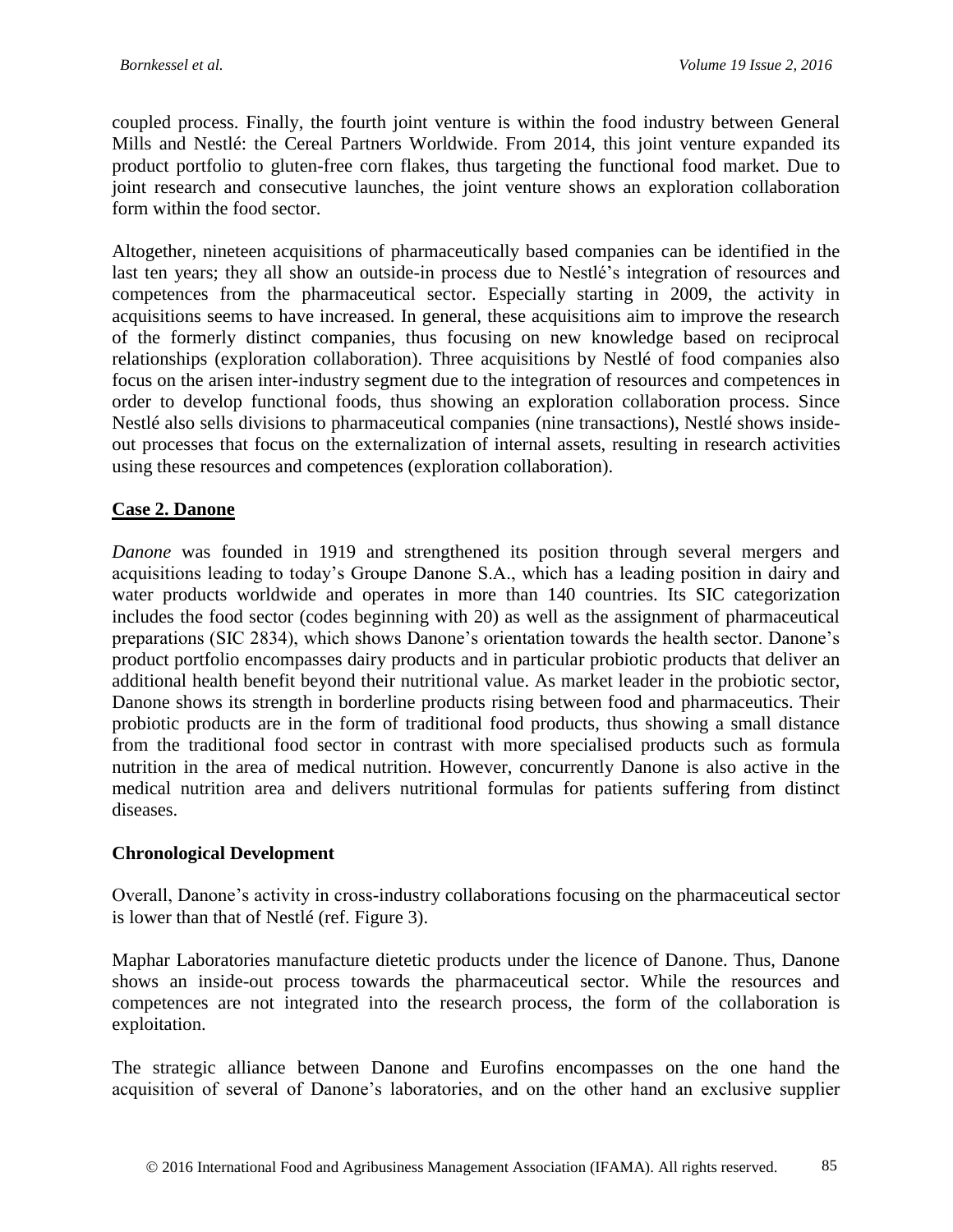contract for all infant nutrition analyzes, thus reflecting a coupled process between the industry sectors. The focus of the collaboration is on already existing knowledge, and the relationship is discrete because for the different areas the companies stay separate. Thus, this collaboration is in the form of an exploitation.



**Figure 3.** Chronological development of Danone's cross-industry collaborations focusing on the inter-industry segment of functional foods in the last ten years.

In 2005, a joint venture between the two food companies Danone and Yakult was formed to manufacture and launch probiotic products, thus functional foods. This joint venture shows the characteristics of an exploitation collaboration, as the aim is to use the existing knowledge to gather advantages in selling the products. In 2008, a joint venture between Danone and Weight Watchers International was formed in order to establish a weight management business in China focusing on dietary changes to improve health. The two companies stem from the food sector. Since this joint venture delivers a communication platform, the focus of the collaboration is on existing knowledge and the type of interdependency is discrete, thus resulting in an exploitation collaboration.

Three acquisitions of pharmaceutical companies in 2010 and 2011 focus on the inter-industry segment of functional foods, acquiring expertise especially in the area of nutritional supplements and showing an outside-in process by Danone. The motivation of collaboration is exploration due to the incorporation of external resources and competences. On the other hand, Danone makes use of an inside-out process focusing on the externalization of internal assets, which results in research activities using these resources and competences (exploration collaboration) while selling a division to a pharmaceutical company. In addition, three acquisitions of food companies by Danone focus on the inter-industry segment of functional foods while the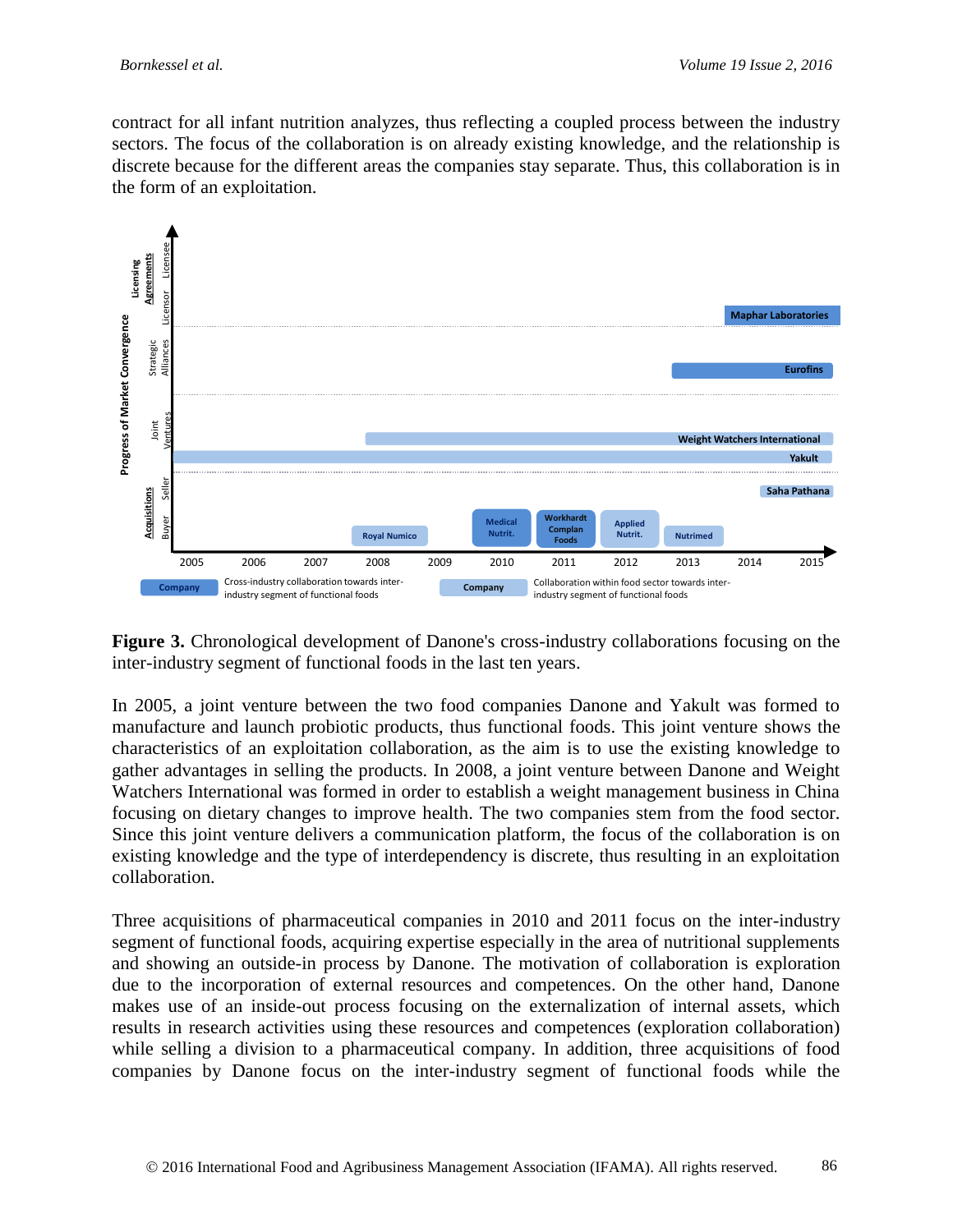motivation of these collaborations is exploration due to their incorporation of external resources and competences.

*Cross-Industry Collaborations in the Pharmaceutical Sector*

#### **Case 3. Bayer HealthCare**

*Bayer Healthcare* is a subsidiary of Bayer AG, which was founded in 1863. While the roots of the company lie in the chemical sector, its first pharmaceutical product was launched in 1880. Bayer HealthCare became an independent legal entity in 2003. Today, Bayer HealthCare focuses on the development and manufacturing of health care products for humans and animals. Based on the SIC categorization, Bayer HealthCare belongs to the pharmaceutical sector (SIC 2834). Bayer HealthCare's product portfolio mainly focuses on over-the-counter (OTC) drugs. Nevertheless, Bayer HealthCare launches also consumer products focusing on the inter-industry segment between the food and pharmaceutical sectors; for example, in 1940 it launched the first multivitamin supplement in the US market. Today its brand 'One A Day®' in particular addresses the growing market segment of nutritional supplements.

#### **Chronological Development**

Although Bayer Healthcare has strong collaborations within its sector encompassing several research agreements with universities as well as research centres, its cross-industry joint ventures and strategic alliances are only oriented towards the technical part of the health care sector and do not focus on the food market.

Bayer HealthCare's cross-industry activities in the food sector are confined to a single acquisition in 2012. With this acquisition, Bayer HealthCare internalised the expertise of manufacturing nutritional supplements of Schiff Nutrition International, thus showing an outside-in process. The motivation of collaboration is exploration due to the incorporation of external resources and competences.

#### **Case 4. Martek Biosciences Corporation**

Founded in 1985, *Martek Biosciences Corporation* (henceforth referred to as '*Martek'*) is a subsidiary of Royal DSM and has a market presence in over 49 countries through its parent company. Based on the categorization of the SIC, Martek belongs to the pharmaceutical sector because its SIC codes begin with 283, indicating *'drugs'*. Martek's development focuses on nutritional oils from microalgae and fungi, which are used in regular foods and beverages as well as in specialised nutrition such as infant formula, and pregnancy and nursing products. The products are sold directly as well as through distributors, since Martek is a main ingredient supplier. The company's product portfolio focuses on omega-3-fatty acids, since Martek is the major supplier of docosahexaenoic acid (DHA) used in infant formula in the US. From a global perspective, its products are used in about 75% of infant formulas. The ingredients are marketed as brands in the B2B sector. Regarding the level of complementarity, the described product portfolio is directly linked to the pharmaceutical sector. At first glance, Martek keeps its products in its traditional sector. Reviewing the licensed consumer products, however, the main usage of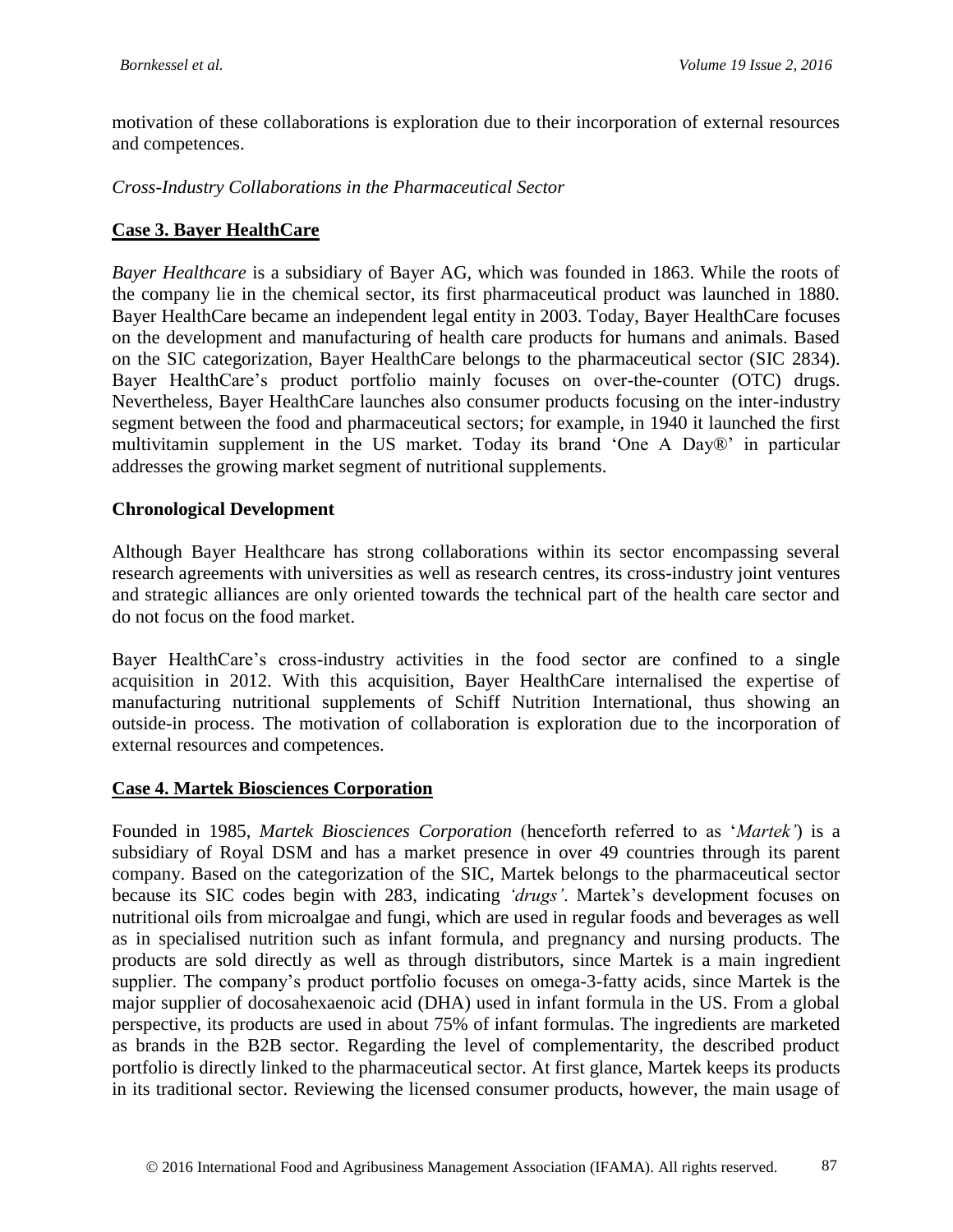the ingredients developed and produced by Martek lies in the fortification of food products mainly implemented by the food sector. Furthermore, dietary supplements and prescription supplements are developed through the supply and licensing agreements between Martek and pharmaceutical or food companies. With regard to the level of complementarity, the application of the ingredients in food products leading to functional (fortified) foods and dietary supplements shows a large distance.

### **Chronological Development**

Overall, cross-industry collaborations in which the involved partners stem from different industrial backgrounds can be shown. Martek shows a strong position in licensing its developed ingredients for the food sector using the strong consumer and market competences of that sector to launch its products. Although Martek is not involved in joint ventures with the food sector, strategic alliances with companies from the food sector can be shown in their early phases.



**Figure 4.** Chronological development of Martek's cross-industry collaborations focusing on the inter-industry segment of functional foods in the last ten years.

Overall, Martek is a strong licensor of omega-3-fatty acids, as the company is the major ingredient supplier of DHA for infant formula. In all identified licensing agreements Martek is in the licensor position. The food sector is the dominant licensee of ingredients from Martek, thus making use of an inside-out process. The motivation of these collaborations lies in the usage of existing knowledge (exploitation). Martek also licenses its ingredients to two pharmaceutical companies that focus on the functional nutrition market while delivering fortified baby nutrition. Again, the motivation of these licensing agreements is the usage of existing knowledge (exploitation).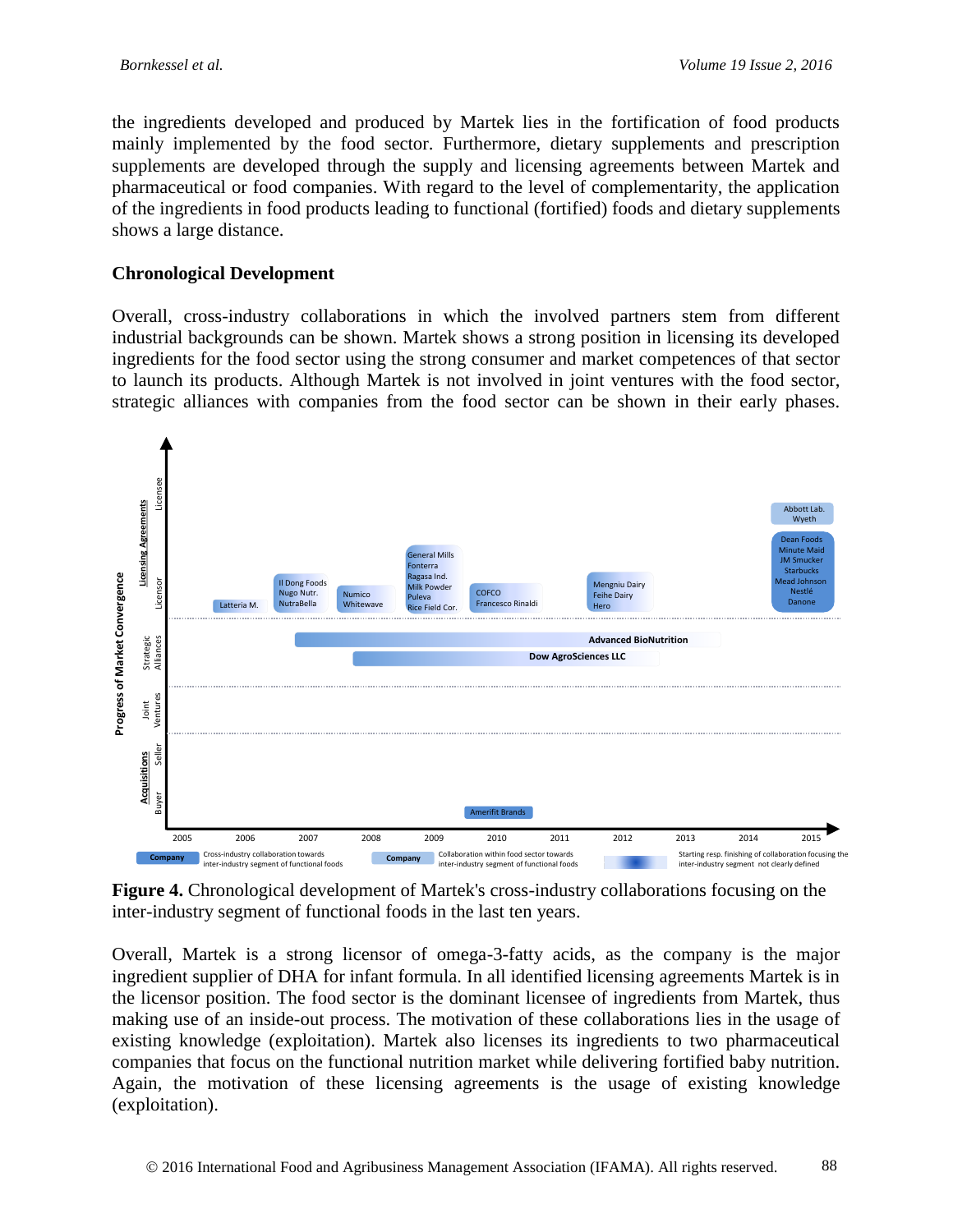In 2008, a collaborative agreement between Dow AgroSciences and Martek was formed to jointly develop and commercialise a canola seed that produces DHA. The DHA-rich canola oil is aimed at the food industry, thus showing a coupled process between the food and pharmaceutical sectors. This joint development indicates an exploration collaboration. In 2007, Martek entered into an agreement with Advanced BioNutrition Corporation showing activities in the food and the pharmaceutical sectors for the exclusive sale of DHA into the animal health market. In return, Martek became the licensee for certain technologies by Advanced BioNutrition Corporation, thus reflecting a coupled process between the food and pharmaceutical sectors. The focus of the collaboration is on already existing knowledge while the relationship is discrete since for the different areas the companies remain separate. Thus, this collaboration is in the form of an exploitation.

In 2010, Martek acquired Amerifit Brands Inc. from Charterhouse Group Inc. As Amerifit has an advanced sales and marketing infrastructure and a proven management team for selling brands' branded consumer health and wellness products, Martek may close possible competence gaps in the commercialization of consumer products, using an outside-in process. The internalization of these resources and competences to be implemented in the company's own process shows an exploration motivation.

#### **Case Comparison**

Nestlé shows the highest intensity in cross-industry collaborations, possibly due to the overall company size. As a result, the product portfolio shows a wide range of borderline products such as healthcare nutrition. The second food company considered in this study, Danone, shows a lower intensity of cross-industry collaborations than Nestlé. Nevertheless, the product portfolio including medical nutrition, for example, shows a high degree of convergence between the food and pharmaceutical sectors. The overall amount of cross-industry collaborations of the two discussed pharmaceutical companies, Bayer HealthCare and Martek, is lower than that of the food companies. Bayer HealthCare for instance focuses its research and development within the pharmaceutical sector and shows various collaborations with other pharmaceutical companies.

With regard to the different types of collaborations, the incorporation of resources and competences of the partnering companies, and thus the level of integration, differs between the collaboration forms as discussed in the following. The level of integration is low in licensing agreements because resources and competences are incorporated at most only to a limited degree, for instance in order to insert a functional ingredient into the already existing product (fortification). Strategic alliances also show a low level of integration of the partners, as only parts of the distinct resources and competences are used to complete the task, such as for instance jointly developing a specific borderline product. In joint ventures on the other hand, the used resources and competences of the involved companies merge due to the establishment of a new entity, thus resulting in a higher level of integration than in strategic alliances. Finally, in acquisitions the resources and the competences of the involved companies completely merge, thus showing the highest level of integration of the presented collaboration types.

With regard to the timely occurrence of different collaboration forms, the considered food companies first show activities in collaborations with a higher integration level (for instance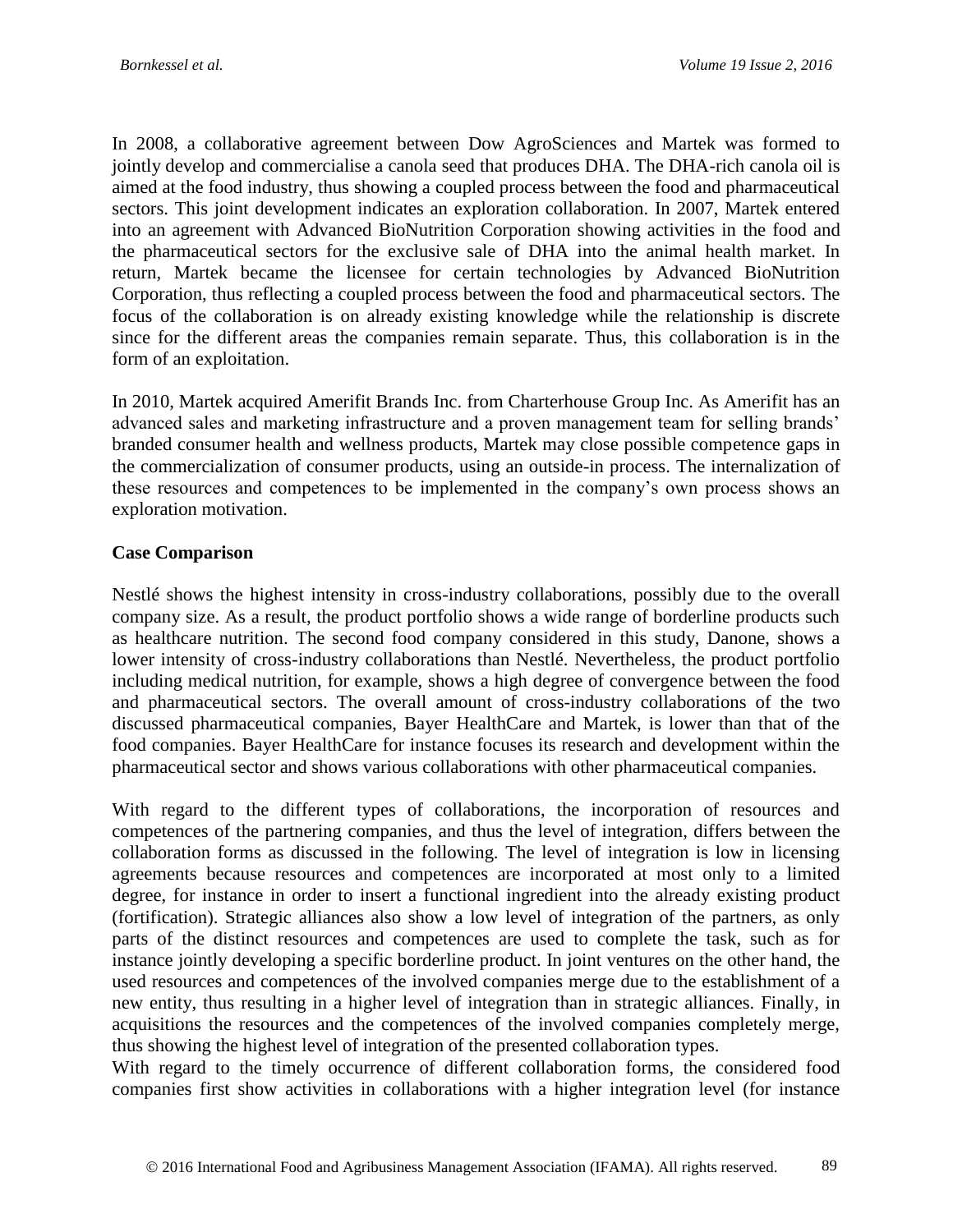acquisitions), followed by collaborations with a lower integration level (for instance licensing agreements). This may be due to the distance of complementary competences between the different sectors. First, collaborations of higher integration are needed to overcome the distance and for joint research. Based on this movement towards each other, in later stages the distance can also be overcome by collaborations of a lower degree of integration.

<span id="page-15-0"></span>[Figure 6](#page-15-0) depicts the identified collaborations focusing on the inter-industry segment of functional foods according to the two determinants *motivation of collaboration* and *industrial scope of collaboration*.

|                                                                                                                            | <b>Exploration</b>                                                                                     | <b>Exploitation</b>                                                                                                                                   |
|----------------------------------------------------------------------------------------------------------------------------|--------------------------------------------------------------------------------------------------------|-------------------------------------------------------------------------------------------------------------------------------------------------------|
| Within the same<br>industrial sector                                                                                       | Joint ventures:<br>$\mathbf{1}$<br>Nestlé (1)<br><b>Acquisitions:</b><br>6<br>Nestlé (3)<br>Danone (3) | Licensing agreements: 2<br>Martek (2)<br><b>Strategic alliances:</b><br>$\mathbf{1}$<br>Nestlé (1)<br>Joint ventures:<br>$\overline{2}$<br>Danone (2) |
| Inside-out<br>process<br><b>Industrial Scope of</b><br><b>Collaboration</b><br>Outside-in<br>process<br>Coupled<br>process | <b>Acquisitions:</b><br>10<br>Nestlé (9)<br>Danone (1)                                                 | 27<br><b>Out-licensing:</b><br>Nestlé (2)<br>Danone (1)<br>Martek (24)                                                                                |
|                                                                                                                            | <b>Acquisitions:</b><br>24<br>Nestlé (19)<br>Danone (3)<br>Martek (1)<br>Bayer HealthCare (1)          | In-licensing:<br>$\mathbf{1}$<br>Nestlé (1)                                                                                                           |
|                                                                                                                            | <b>Strategic alliances: 2</b><br>Nestlé (1)<br>Martek (1)<br>Joint ventures:<br>3<br>Nestlé (3)        | <b>Strategic alliances:</b><br>$\overline{2}$<br>Danone (1)                                                                                           |

### **Motivation of Collaboration**

**Figure 5.** Portfolio showing the different collaborations focusing on the inter-industry segment of functional foods according to the two determinants of motivation and industrial scope of collaboration.

The four described collaboration types occur within the same industry sector focusing on the emerging inter-industry segments of functional foods, whereas collaboration forms of lower integration are more likely to occur in case of exploitation. The exploration seems to require a higher level of integration of the involved companies.

The general characteristics of collaborations can also be shown for collaborations across industrial borders, which have to overcome a greater distance between complementary competences. If the knowledge exchange is unilateral, companies follow an inside-out or an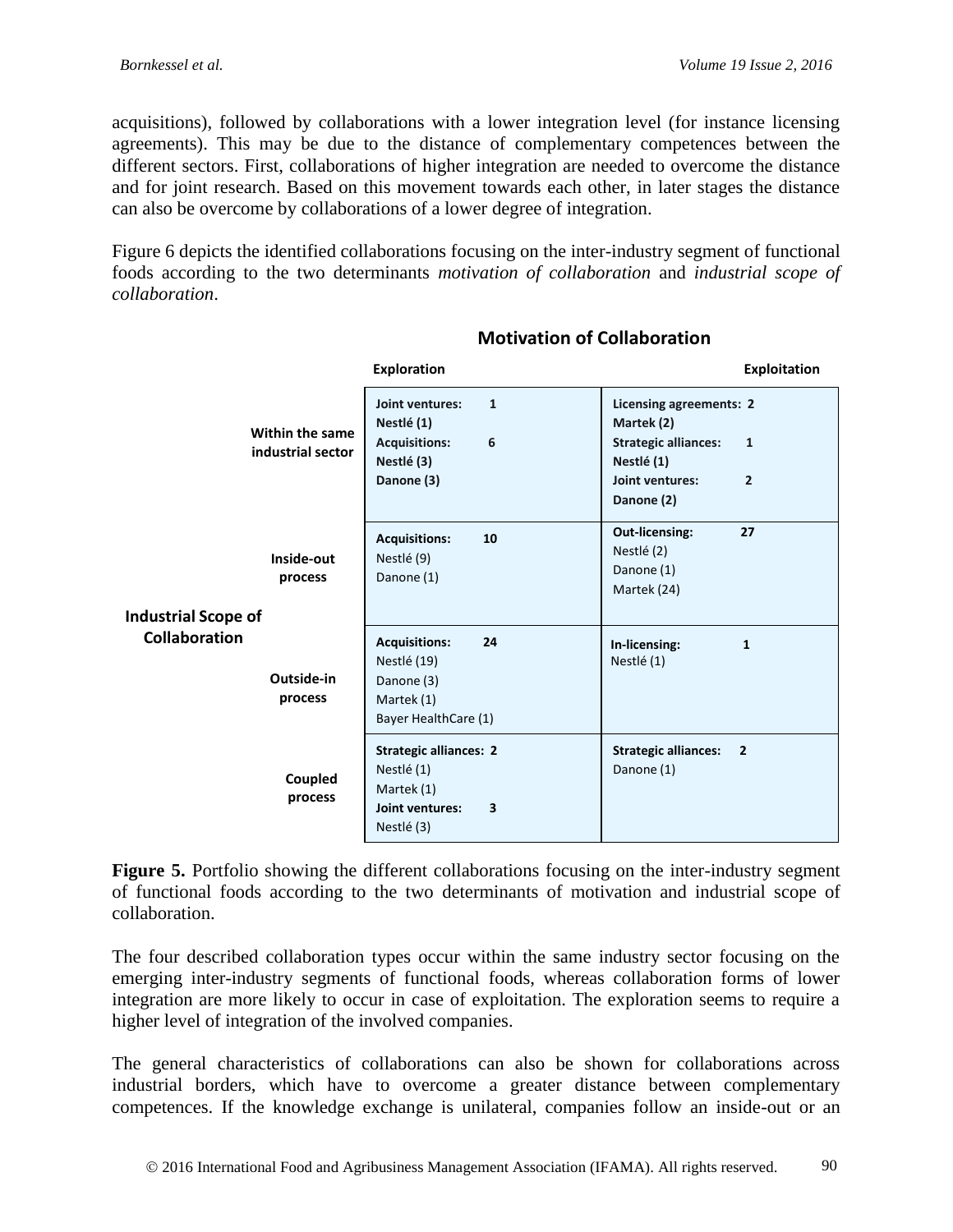outside-in process. Licensing agreements are used in exploitation collaborations, thus executing the already existing knowledge. Nevertheless, these collaborations have to overcome a greater knowledge distance in comparison to licensing agreements between companies from the same sector. In other words, executing the already existing knowledge requires the competence to adapt the knowledge from outside one's own industry sector into the existing process. Acquisitions occur if the collaborations show an exploration motivation, and thus focus on the generation of new knowledge. This collaboration form shows a higher integration of resources and competences of the involved companies, or industry sectors, as a more intense cooperation is needed to generate new knowledge based on a joint development process. Strategic alliances dominate the collaboration forms and follow a coupled process to execute already existing knowledge (exploitation). The companies involved in strategic alliances seem to integrate specific assets into the development process without a higher degree of overall integration, thus remaining separate as companies. In contrast, joint ventures, which show a higher level of integration due to the establishment of a joint entity, occur in a coupled process focusing on exploration. Due to the generation of new knowledge, a more intense cooperation is required as the resources and competences of distinct industry sectors indicate a higher level of competence complementarity.

## **Discussion**

Cross-industry collaborations arise at the interface of the food and pharmaceutical sectors, and the companies identified in the present study seem to cope differently with the upcoming challenge of competence gaps. While the selected food companies show multifaceted crossindustry activities, the selected pharmaceutical companies seem to focus on the core competence of their home sector. As a result, the pharmaceutical companies are more active at the front end of the value chain, focusing on research and delivering their products to food companies that launch the emerging borderline products due to their higher expertise in consumer marketing.

The analysis of cross-industry collaborations of the food and pharmaceutical sectors reveals a higher intensity of the companies from the food sector in cross-industry collaborations towards the emerging inter-industry segment of functional foods. While the companies of the food sector seem to try to internalise the missing research competences, for example with joint ventures focusing on collaborative research, the companies of the pharmaceutical sector on the other hand seem to overcome their competence gap in consumer marketing strategies by selling the respective ingredients to food companies strong in consumer marketing.

Convergence can be assessed using different cross-industry collaboration forms such as strategic alliances or joint ventures, especially as with a higher number of competitors—due to the involvement of different sectors—higher rates of collaborations appear [\(Eisenhardt and](#page-19-7)  [Schoonhoven 1996\)](#page-19-7). The selected companies from the food and pharmaceutical sectors show differences in their intensity of using distinct collaboration types. Recent literature emphasises that multiple simultaneous collaborations between different companies is an ubiquitous phenomenon [\(Wassmer 2010\)](#page-21-12), while different forms such as strategic alliances or joint ventures occur at the same time. Borderline products arise from companies with a high intensity of crossindustry activities as well as from those showing a lower intensity. However, the food companies dominate the launch of borderline products, such as functional foods or dietary supplements, into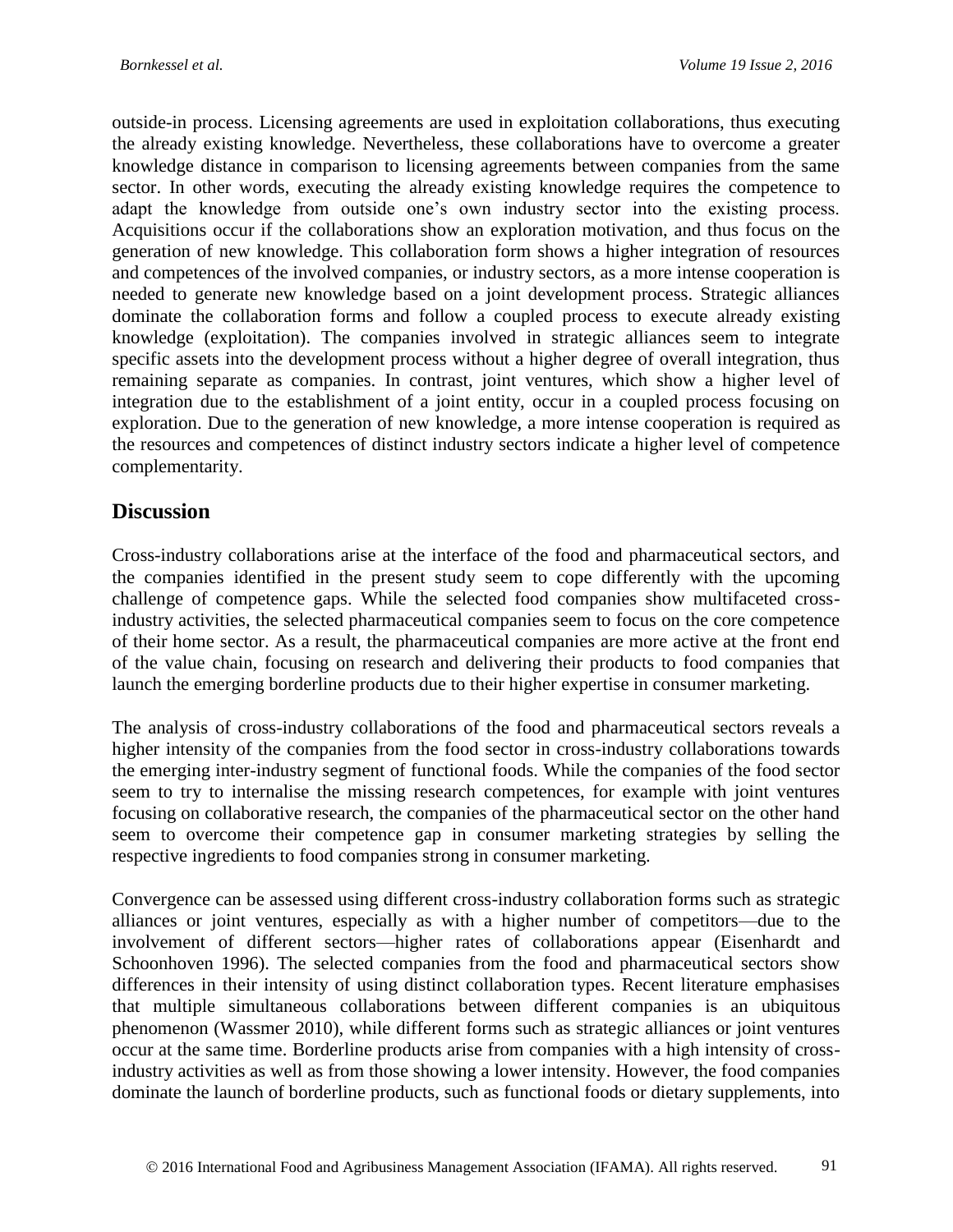the consumer market. This supports the classification of the food sector as being market oriented [\(Bröring 2005\)](#page-18-1) in contrast to the research-intensive pharmaceutical sector [\(Howells, Gagliardi,](#page-20-12)  [and Malik 2008\)](#page-20-12).

With regard to the occurrence of cross-industry collaboration forms targeting the inter-industry segment over time, the case study indicates a series of collaborations showing at first a high level of integration towards subsequently lower levels, thus an evolution from high level of integration to lower levels. In other words, first acquisitions, second joint ventures, third strategic alliances and fourth licensing agreements emerge. Furthermore, acquisitions and ventures are more likely to be used for collaborations focusing on exploration while in contrast strategic alliances and licensing agreements are more likely to be used for collaborations focusing on exploitation. Thus, first exploration followed by exploitation collaborations occur, supporting the results from a study in the biotechnology sector [\(Rothaermel and Deeds 2004\)](#page-21-9). The outcomes of the collaborations with different motivations (exploration vs. exploitation) build on each other. In other words, based on the exploration collaborations focusing on joint research and development, exploitation collaborations to launch products are more likely to occur.

Earlier studies on the comparison of exploitation and exploration collaborations indicate a more frequent occurrence of exploitation collaborations, for instance due to lower resource requirements [\(Koza and Lewin 1998;](#page-20-9) [Rothaermel and Deeds 2004\)](#page-21-9). In contrast, the study at hand shows a higher amount of exploration (46) than exploitation (35) collaborations. Because a large distance between the traditional fields has to be overcome in collaborations in converging industries, it seems that first a joint research background must be established based on extensive exploration collaborations before exploitation collaborations can be used to execute the knowledge generated in exploration collaborations.

### **Conclusion**

The present paper enhances the literature on evaluating convergence to analyze the rapid market changes in emerging sectors, such as the area of functional foods. Although recent scientific publications cover approaches for measuring convergence focusing on industry segments, the study at hand complements these studies while using an approach to scrutinise convergence on a company level based on the two determinants of motivation and industrial scope of collaboration.

Practical implications arise around the possibility for companies to use this research framework with publicly available data to analyze their direct competitive environment. In doing so, based on the identified collaborations, the future market fields of competitors can be determined, such as the joint venture between Nestlé and Chi-med planning products for gastrointestinal health, for example. Furthermore, new competitors from other industry sectors can be identified. In addition, possible partners for collaborations in a certain research area as well as the appropriate type of cross-industry collaboration can be chosen.

Besides the advantage of availability of the databases used in this study, internal activities that are not published are neglected. Although the study at hand may not cover all collaborations, the data set may be of a higher objectivity due to the publicly available sources. Further studies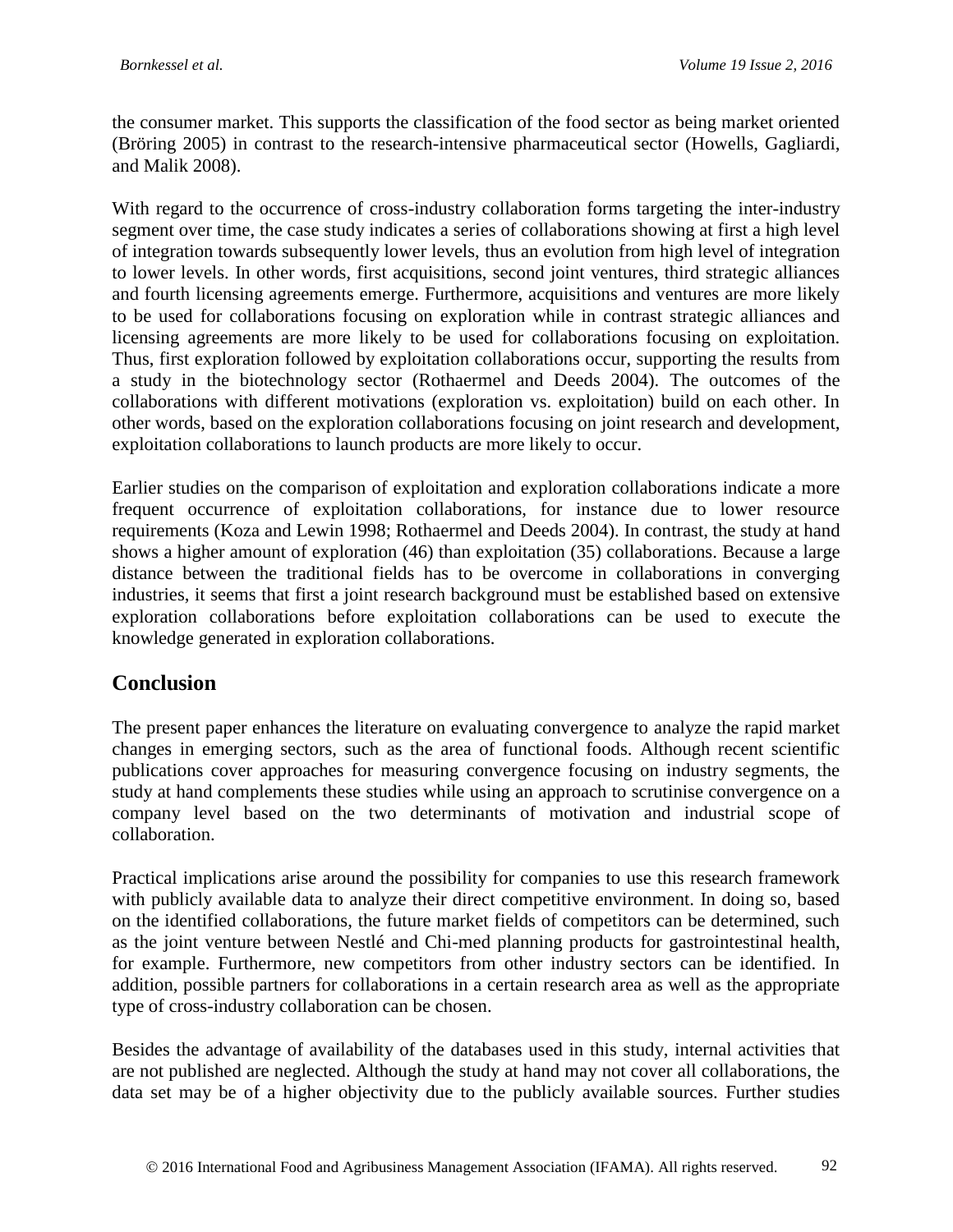could concentrate on a concurrent analysis of using publicly available data and internal information, derived for example through expert interviews. Due to the small sample of cases, future studies could concentrate on a broader sample and could use examples from other industrial areas as well.

### **References**

- <span id="page-18-6"></span>Batterink, M. 2009. Profiting from external knowledge : how firms use different knowledge acquisition strategies to improve their innovation performance . Ph.D Diss. s.n. S.l. http://edepot.wur.nl/966
- <span id="page-18-10"></span>Bigliardi, Barbara , and Francesco Galati. 2013. Innovation trends in the food industry: The case of functional foods. *Trends in Food Science & Technology* 1–12.
- <span id="page-18-8"></span>Boehlje, Michael, and Stefanie Bröring. 2011. The Increasing Multifunctionality of Agricultural Raw Materials: Three Dilemmas for Innovation and Adoption. *International Food and Agribusiness Management Review* 14 (2): 1–16.
- <span id="page-18-3"></span>Boehlje, Michael, Maud Roucan-Kane, and Stefanie Bröring. 2011. Future Agribusiness Challenges: Strategic Uncertainty, Innovation and Structural Change. *International Food and Agribusiness Management Review* 14(5): 53–82.
- <span id="page-18-2"></span>Bornkessel, S., S. Bröring, and S. W. F. Omta. 2014. Analysing indicators of industry convergence in four probiotics innovation value chains. *Journal on Chain and Network Science* 14(3): 213–229.
- <span id="page-18-1"></span>Bröring, Stefanie. 2005. The front end of innovation in converging industries. The case of nutraceuticals and functional foods, Gabler Edition Wissenschaft : Betriebswirtschaftliche Studien in forschungsintensiven Industrien, Dt. Univ.-Verl., Wiesbaden.
- <span id="page-18-9"></span>Bröring, Stefanie, and L. Martin Cloutier. 2008. Value-creation in new product development within converging value chains. An analysis in the functional foods and nutraceutical industry. *British Food Journal* 110(1): 76–97.
- <span id="page-18-5"></span>Bröring, Stefanie, L. Martin Cloutier, and Jens Leker. 2006. The front end of innovation in an era of industry convergence: evidence from nutraceuticals and functional foods. *R&D Management* 36(5): 487–498.
- <span id="page-18-7"></span>Contractor, Farok J, and Peter Lorange. 2002. The growth of alliances in the knowledge-based economy. *International Business Review* 11(4): 485–502.
- <span id="page-18-4"></span><span id="page-18-0"></span>Curran, Clive-Steven, ed. 2010. *The Anticipation of Converging Industries - A Concept Applied to Nutraceuticals and Functional Foods*. Münster: Westfälische Wilhelms-Universität Münster.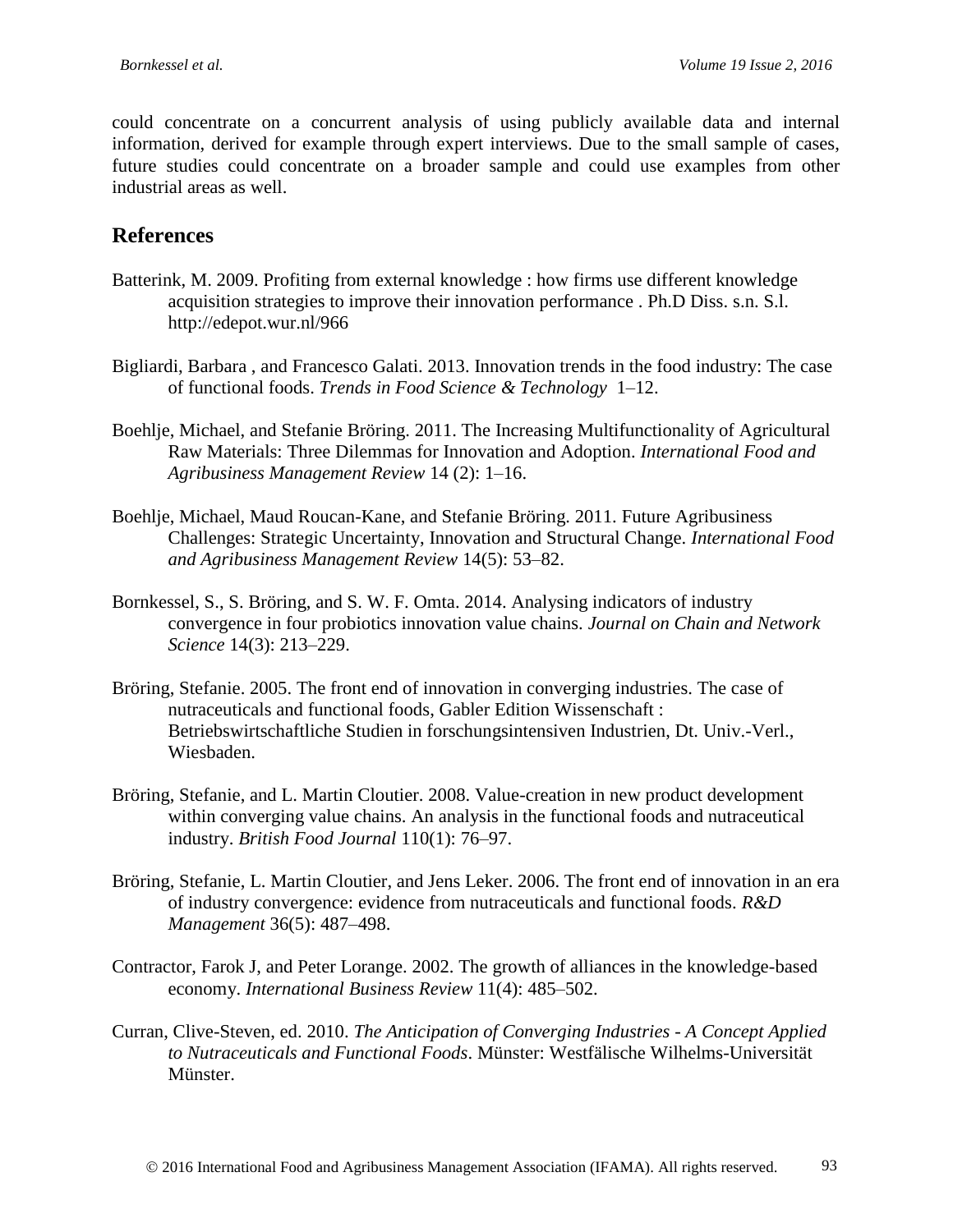- Curran, Clive-Steven, Stefanie Bröring, and Jens Leker. 2010. Anticipating converging industries using publicly available data. *Technological Forecasting & Social Change* 77 (3): 385–395.
- <span id="page-19-8"></span>Das, Tushar K, and Bing-Sheng Teng. 2000. A resource-based theory of strategic alliances. *Journal of management* 26(1): 31-61.
- <span id="page-19-12"></span>Eisenhardt, Kathleen M. 1989. Building Theories from Case Study Research. *The Academy of Management Review* 14(4): 532–550.
- <span id="page-19-13"></span>Eisenhardt, Kathleen M., and Melissa E. Graebner. 2007. Theory Building from Cases: Opportunities and Challenges. *Academy of Management Journal* 50(1): 25–32.
- <span id="page-19-7"></span>Eisenhardt, Kathleen M., and Claudia Bird Schoonhoven. 1996. Resource-Based View of Strategic Alliance Formation: Strategic and Social Effects in Entrepreneurial Firms. *Organization Science* 7(2): 136–150.
- <span id="page-19-1"></span>Enkel, Ellen, and Oliver Gassmann. 2010. Creative imitation: exploring the case of crossindustry innovation. *R & D Management* 40(3): 256–271.
- <span id="page-19-11"></span>Enkel, Ellen, Oliver Gassmann, and Henry Chesbrough. 2009. Open R&D and open innovation: exploring the phenomenon. *R&D Management* 39 (4):311–316.
- <span id="page-19-10"></span>Gallini, Nancy T., and Ralph A. Winter. 1985. Licensing in the Theory of Innovation. *The RAND Journal of Economics* 16(2): 237–252.
- <span id="page-19-9"></span>Garbade, P. J. P. 2014. Management of innovation in networks and alliances, Wageningen University, Wageningen.
- <span id="page-19-2"></span>Gassmann, Oliver, Michael Daiber, and Ellen Enkel. 2011. The role of intermediaries in crossindustry innovation processes. *R & D Management* 41(5):457–470.
- <span id="page-19-6"></span>Gassmann, Oliver, Ellen Enkel, and Henry Chesbrough. 2010. The future of open innovation. *R&D Management* 40(3): 213–221.
- <span id="page-19-5"></span>Gassmann, Oliver, and Philipp Sutter. 2013. *Praxiswissen Innovationsmanagement. Von der Idee zum Markterfolg*. [Practical knowledge in innovation management. From idea to market success] 3., überarb. und erw. Aufl. ed. München: Hanser.
- <span id="page-19-0"></span>Gray, Jennifer, Gillian Armstrong, and Heather Farley. 2003. Opportunities and constraints in the functional food market. *Nutrition & Food Science* 33(5):213–218.
- <span id="page-19-4"></span><span id="page-19-3"></span>Hacklin, Fredrik, ed. 2008. *Management of Convergence in Innovation - Strategies and Capabilities for Value Creation Beyond Blurring Industry Boundaries*. Heidelberg: Physica-Verlag.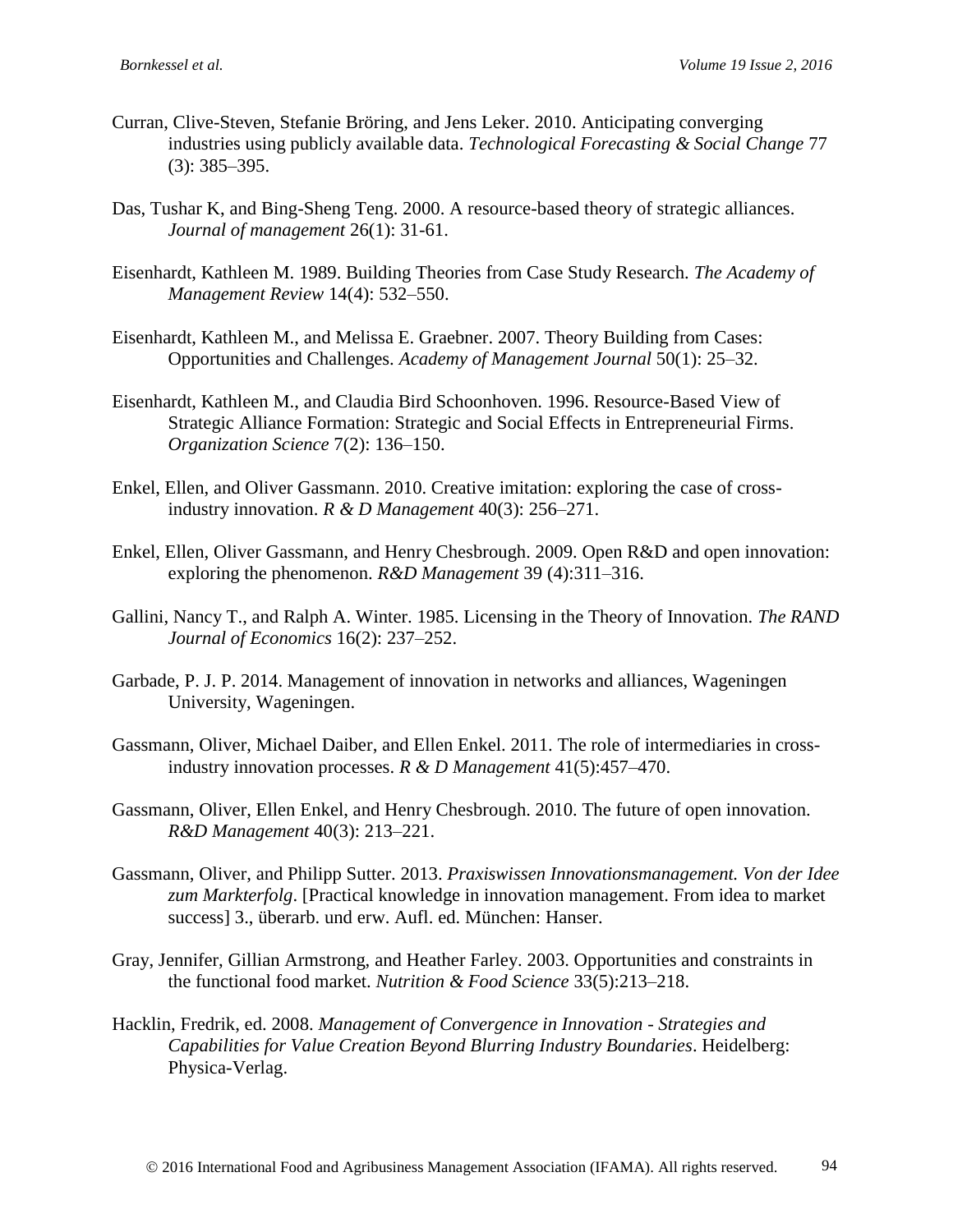- Hahn, Tobias. 2015. Cross-industry innovation processes. Strategic implications for telecommunication companies, Research, Springer Gabler, Wiesbaden. doi: 10.1007/978- 3-658-08827-9.
- <span id="page-20-6"></span>Hennart, Jean‐Francois, and Sabine Reddy. 1997. The choice between mergers/acquisitions and joint ventures: The case of Japanese investors in the United States. *Strategic Management Journal* 18(1):1-12.
- <span id="page-20-12"></span>Howells, Jeremy, Dimitri Gagliardi, and Khaleel Malik. 2008. The growth and management of R&D outsourcing: evidence from UK pharmaceuticals. *R & D Management* 38(2):205– 220.
- <span id="page-20-2"></span>Katz, Michael L. 1996. Remarks on the economic implications of convergence. *Industrial and Corporate Change* 5(4):1079–1095.
- <span id="page-20-3"></span>Kim, Namil, Hyeokseong Lee, Wonjoon Kim, Hyunjong Lee, and Jong Hwan Suh. 2015. Dynamic patterns of industry convergence: Evidence from a large amount of unstructured data. *Research Policy*. 44(9): 1734–1748.
- <span id="page-20-9"></span>Koza, Mitchell P, and Arie Y. Lewin. 1998. The co-evolution of strategic alliances. *Organization Science* 9(3):255–264.
- <span id="page-20-7"></span>Lavie, Doven. 2006. The Competitive Advantage of Interconnected Firms: An Extension of the Resource-Based View. *The Academy of Management Review* 31(3):638–658.
- <span id="page-20-4"></span>Liu, Zhen, Ron G.M. Kemp, Maarten A. Jongsma, Caicheng Huang, J.J.M. Hans Dons, and SWF Onno Omta. 2014. Key Success Factors of Innovation Projects of Vegetable Breeding Companies in China. *International Food and Agribusiness Management Review* 17 (4):177–204.
- <span id="page-20-5"></span>Madhok, Anoop. 1997. Cost, value and foreign market entry mode: The transaction and the firm. *Strategic Management Journal* 18(1):39–61.
- <span id="page-20-8"></span>March, James G. 1991. Exploration and Exploitation in Organizational Learning. *Organization Science* 2 (1):71–87.
- <span id="page-20-0"></span>Mark-Herbert, Cecilia. 2004. Innovation of a new product category - functional foods. *Technovation* 24(9):713–719.
- <span id="page-20-11"></span>Nexis. 2014. *Nexis Wirtschaft*. LexisNexis Deutschland 2014 [cited 06.11.2014 2014]. Available from http://www.lexisnexis.com/de/business/.
- <span id="page-20-10"></span><span id="page-20-1"></span>Ng, Desmond. 2011. Thinking outside the box: An absorptive capacity approach to the product development process. *International Food and Agribusiness Management Review* 14  $(3):67-94.$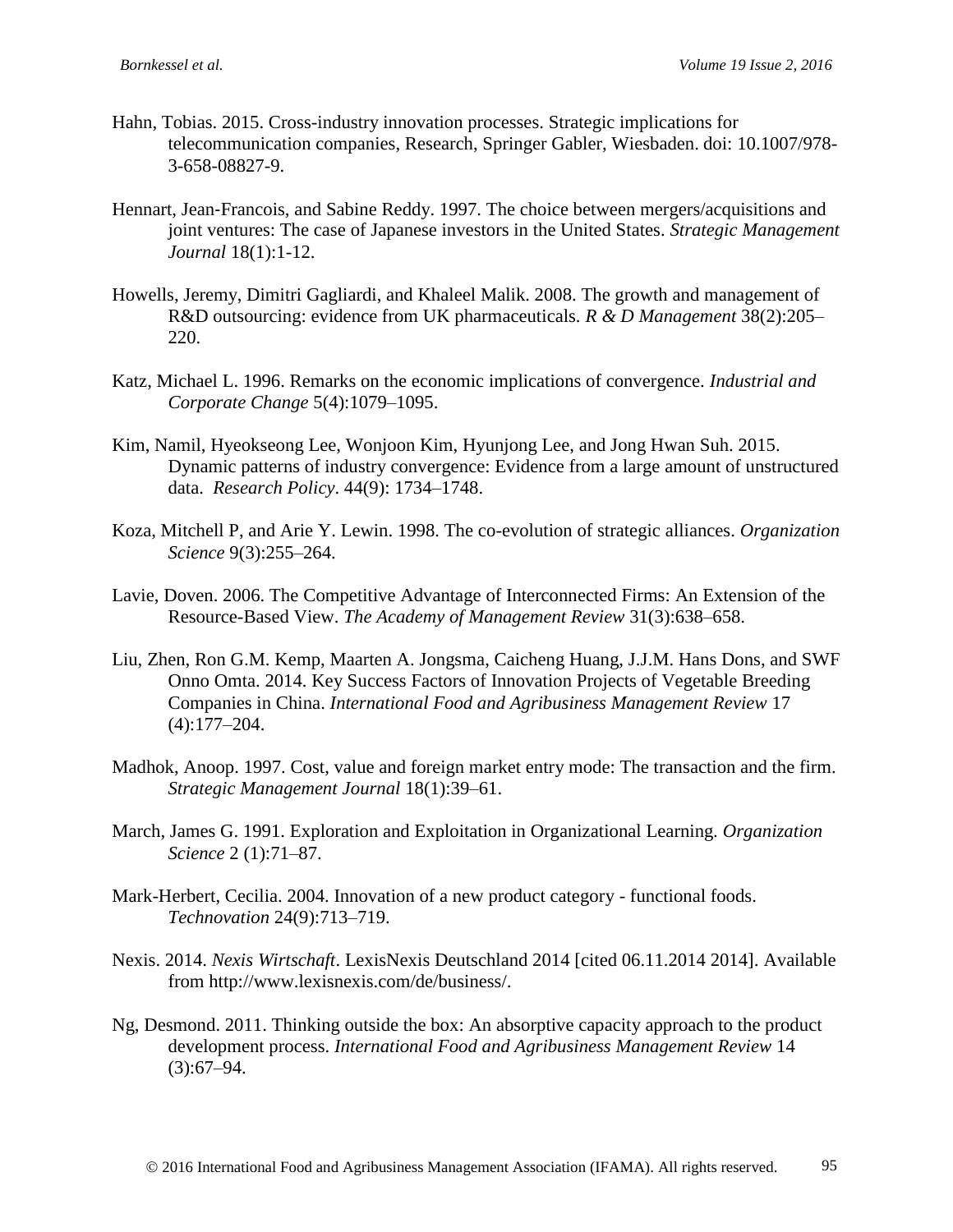- OECD. 1992. *Telecommunications and broadcasting: convergence or collision?* Organisation for Economic Co-operation and Development. Paris: Publication Service. https://www.oecd.org/sti/ieconomy/1909456.pdf
- <span id="page-21-8"></span>Parmigiani, Anne, and Miguel Rivera-Santos. 2011. Clearing a path through the forest: A metareview of interorganizational relationships. *Journal of Management* 37(4):1108–1136.
- <span id="page-21-3"></span>Pennings, J.M., and P. Puranam. 2001. Market Convergence & Firm Strategy: New directions for Theory and Research. Paper read at ECIS Conference, The Future of Innovation Studies, Eindhoven, The Netherlands. September.

<span id="page-21-7"></span><span id="page-21-2"></span>Penrose, Edith Tilton. 1959. *The Theory of the Growth of the Firm*. New York: Wiley.

- Preschitschek, Nina. 2014. Auswirkungen des Rohstoffwandels auf bestehende Technologie-, Markt- und Industriegrenzen. [Impacts of raw material change on existing boundaries of technology, market and industry. A convergence analysis from the perspective of the chemical industry] Eine Konvergenzanalyze aus der Perspektive der Chemieindustrie.
- <span id="page-21-6"></span>Preschitschek, Nina, Helen Niemann, Jens Leker, and Martin G. Moehrle. 2013. Anticipating industry convergence: semantic analyzes vs IPC co-classification analyzes of patents. *Foresight* 15(6):446–464.
- <span id="page-21-9"></span>Rothaermel, Frank T., and David L. Deeds. 2004. Exploration and exploitation alliances in biotechnology: a system of new product development. *Strategic Management Journal* 25 (3):201–221.
- <span id="page-21-5"></span>Sick, Nathalie, Nina Preschitschek, Stefanie Bröring, and Jens Leker. 2015. Market Convergence in the Field of Stationary Energy Storage Systems. In *PICMET*. Portland, Oregon, USA.
- <span id="page-21-0"></span>Siró, István, Emese Kápolna, Beáta Kápolna, and Andrea Lugasi. 2008. Functional Food. Product development, marketing and consumer acceptance - A review. *Appetite* 51  $(3):456-467.$
- <span id="page-21-4"></span>Stieglitz, Nils. 2004. Strategie und Wettbewerb in konvergierenden Märkten, Gabler Edition Wissenschaft, Dt. Univ.-Verl., Wiesbaden. [Strategy and competition in converging industries.]
- <span id="page-21-11"></span>U.S. Securities and Exchange Commission. 2011. *Standard Industrial Classification (SIC) Code List* 2011. [http://www.sec.gov/info/edgar/siccodes.htm.](http://www.sec.gov/info/edgar/siccodes.htm)
- <span id="page-21-12"></span>Wassmer, Ulrich. 2010. Alliance portfolios. A review and research agenda. *Journal of Management* 36 (1):141-171.
- <span id="page-21-10"></span><span id="page-21-1"></span>Wong, Alice Yuen-Ting, Julie Ming Chu Lai, and Albert Wai-Kit Chan. 2015. Regulations and protection for functional food products in the United States. *Journal of Functional Foods* 17:540-551.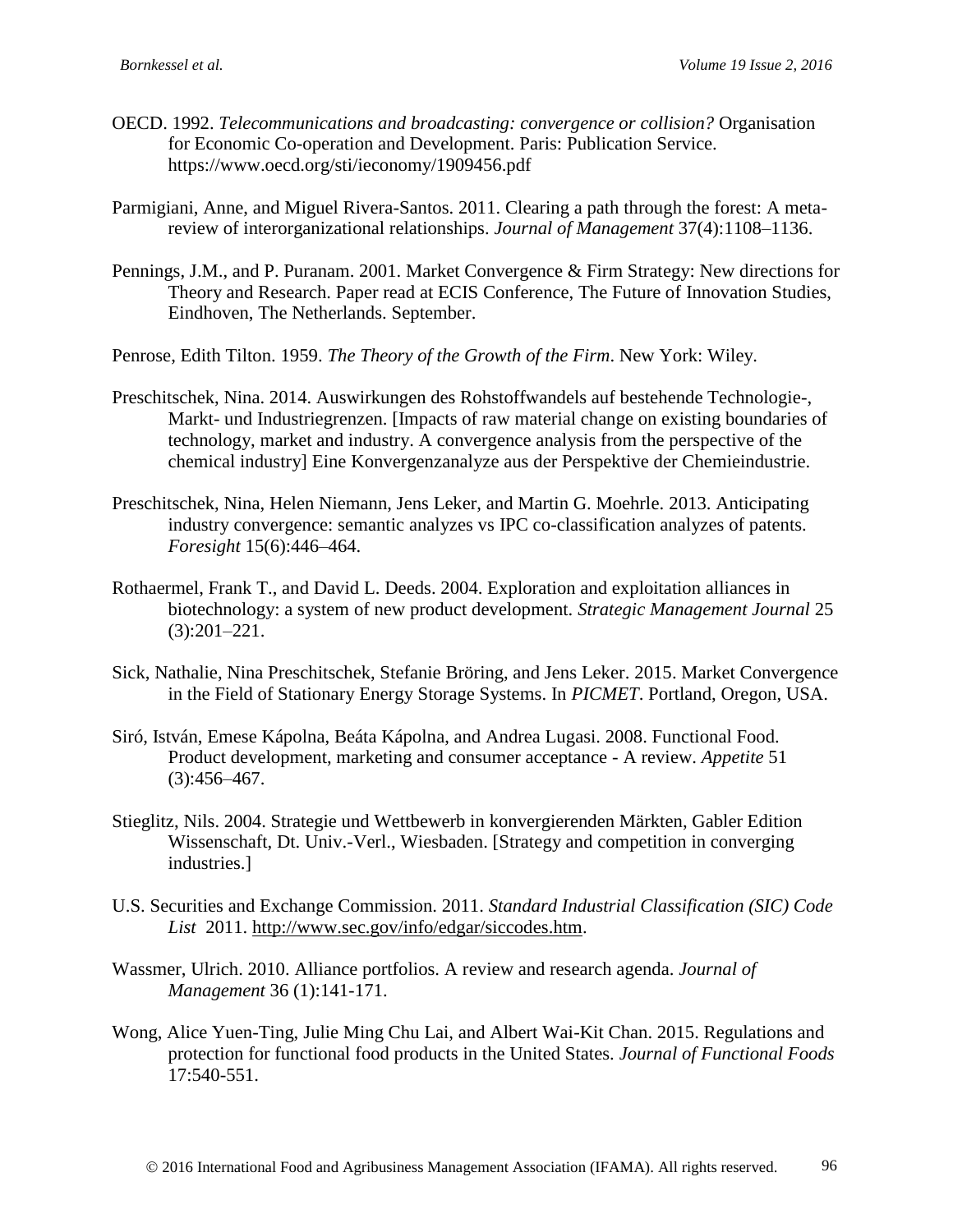Yin, Robert K. 1997. *Case Study Research:Design and Methods*. 2nd Ed. *Applied Social Research Methods Series 5*. Thousand Oaks, California: SAGE Publications.

# **Appendix A**

<span id="page-22-0"></span>

| <b>Table A1.</b> Summary of Used Terminology |                                                                                                                                      |  |
|----------------------------------------------|--------------------------------------------------------------------------------------------------------------------------------------|--|
| <b>Industrial scope of collaboration</b>     |                                                                                                                                      |  |
| Outside-in                                   | The outside-in process encompasses the integration of resources and<br>competences into the development from other industry sectors. |  |
| Inside-out                                   | The inside-out process focuses on the externalization of assets towards other<br>industry sectors.                                   |  |
| Coupled process                              | The coupled process incorporates both the internalization of external assets<br>as well as the externalization of internal assets.   |  |
| <b>Motivation of collaboration</b>           |                                                                                                                                      |  |
| Exploration                                  | Exploration collaborations aim to explore new opportunities focussing on<br>longer-term competitive advantage.                       |  |
| Exploitation                                 | Exploitation collaborations aim to execute existing knowledge<br>concentrating on short-term commercialization.                      |  |
| <b>Type of interdependency</b>               |                                                                                                                                      |  |
| Reciprocal                                   | Reciprocal interdependency describes a joint development using resources<br>and competences from both partners.                      |  |
| Discrete                                     | Discrete interdependence describes collaborations with decisions made<br>independently by the partners.                              |  |